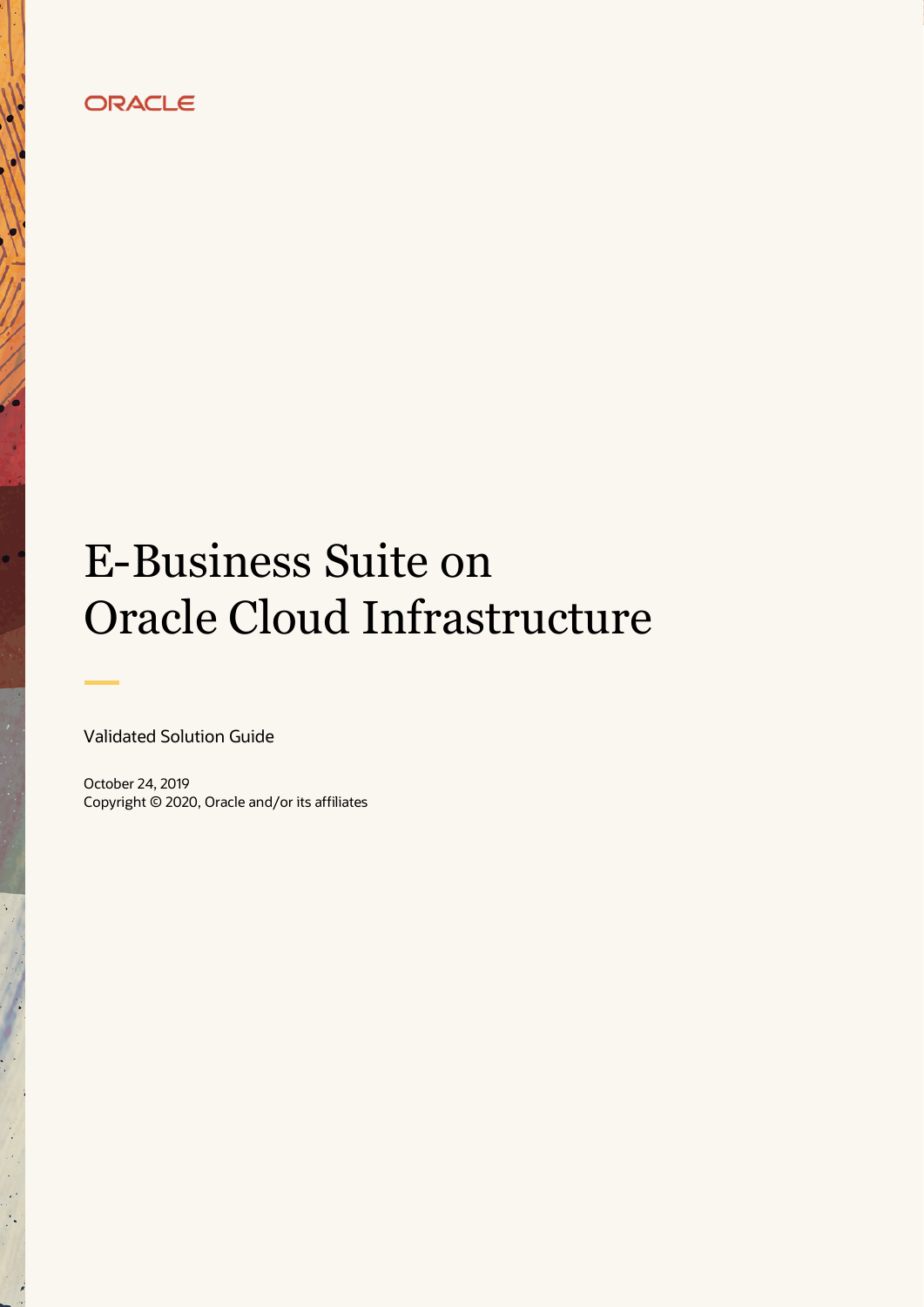# Purpose statement

This validated solution guide provides an overview of procedures, supporting services, reference architectures, and the business benefits you can gain when you move EBS to Oracle Cloud Infrastructure. It is intended solely to help you assess the business benefits of migrating EBS to Oracle Cloud Infrastructure and to plan your IT projects.

# Disclaimer

This document in any form, software or printed matter, contains proprietary information that is the exclusive property of Oracle. Your access to and use of this confidential material is subject to the terms and conditions of your Oracle software license and service agreement, which has been executed and with which you agree to comply. This document and information contained herein may not be disclosed, copied, reproduced or distributed to anyone outside Oracle without prior written consent of Oracle. This document is not part of your license agreement nor can it be incorporated into any contractual agreement with Oracle or its subsidiaries or affiliates.

This document is for informational purposes only and is intended solely to assist you in planning for the implementation and upgrade of the product features described. It is not a commitment to deliver any material, code, or functionality, and should not be relied upon in making purchasing decisions. The development, release, and timing of any features or functionality described in this document remains at the sole discretion of Oracle.

Due to the nature of the product architecture, it may not be possible to safely include all features described in this document without risking significant destabilization of the code.

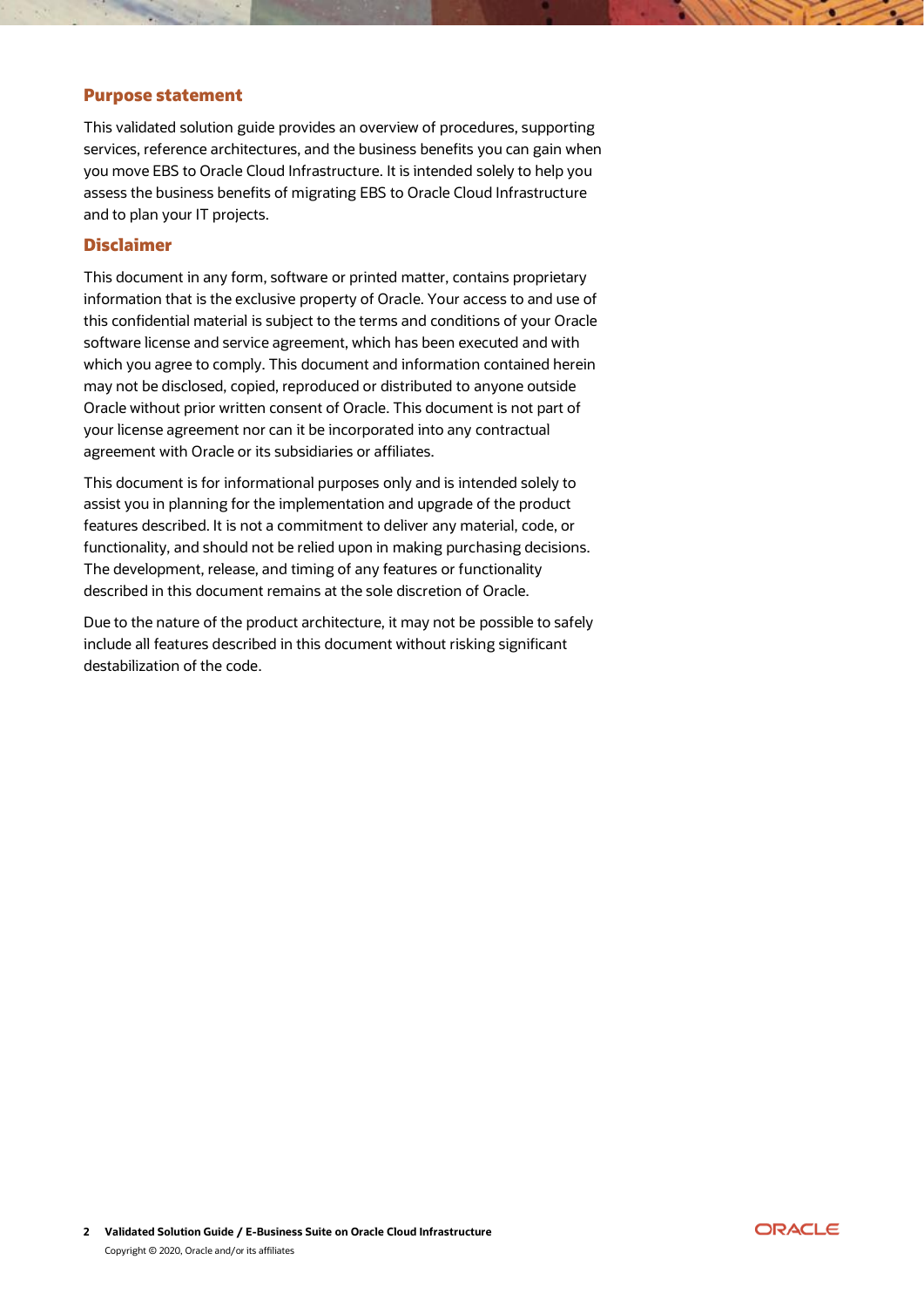# Table of contents

 $\mathcal{A}$ 

| <b>Solution Overview</b>                                              | 4  |
|-----------------------------------------------------------------------|----|
| Audience and Business Problem Being Solved                            | 4  |
| <b>Top-Level Value Proposition</b>                                    | 4  |
| <b>TCO Analysis</b>                                                   | 5  |
| Unique Infrastructure and Tools                                       | 5  |
| <b>Proven Customer Success</b>                                        | 6  |
| Validated Solutions That Address Your All Business Requirements       | 7  |
| Key Requirements for Running EBS in the Cloud                         | 7  |
| <b>Oracle E-Business Suite on Oracle Cloud Infrastructure</b>         | 7  |
| <b>Deployment Options for Oracle E-Business Suite on Oracle Cloud</b> |    |
| <b>Infrastructure</b>                                                 | 8  |
| <b>EBS Cloud Management Tool</b>                                      | 8  |
| <b>Migration Methods</b>                                              | 9  |
| Security                                                              | 10 |
| <b>Identity and Access Management</b>                                 | 13 |
| <b>Cost Management and Governance</b>                                 | 15 |
| Monitoring                                                            | 16 |
| OCI Network Architecture Overview                                     | 17 |
| On-Premises Network Connectivity to OCI Methods                       | 19 |
| Resiliency, High Availability, and Disaster Recovery                  | 20 |
| <b>Oracle E-Business Suite Deployment Examples</b>                    | 21 |
| Deploying Oracle E-Business Suite in a Single Availability Domain     | 21 |
| Deploying Oracle E-Business Suite in Multiple Availability Domains    | 23 |
| Oracle E-Business Suite on OCI with Disaster Recovery Architecture    | 25 |
| <b>Conclusion</b>                                                     | 25 |
| <b>Additional Resources</b>                                           | 26 |



<u> 111</u>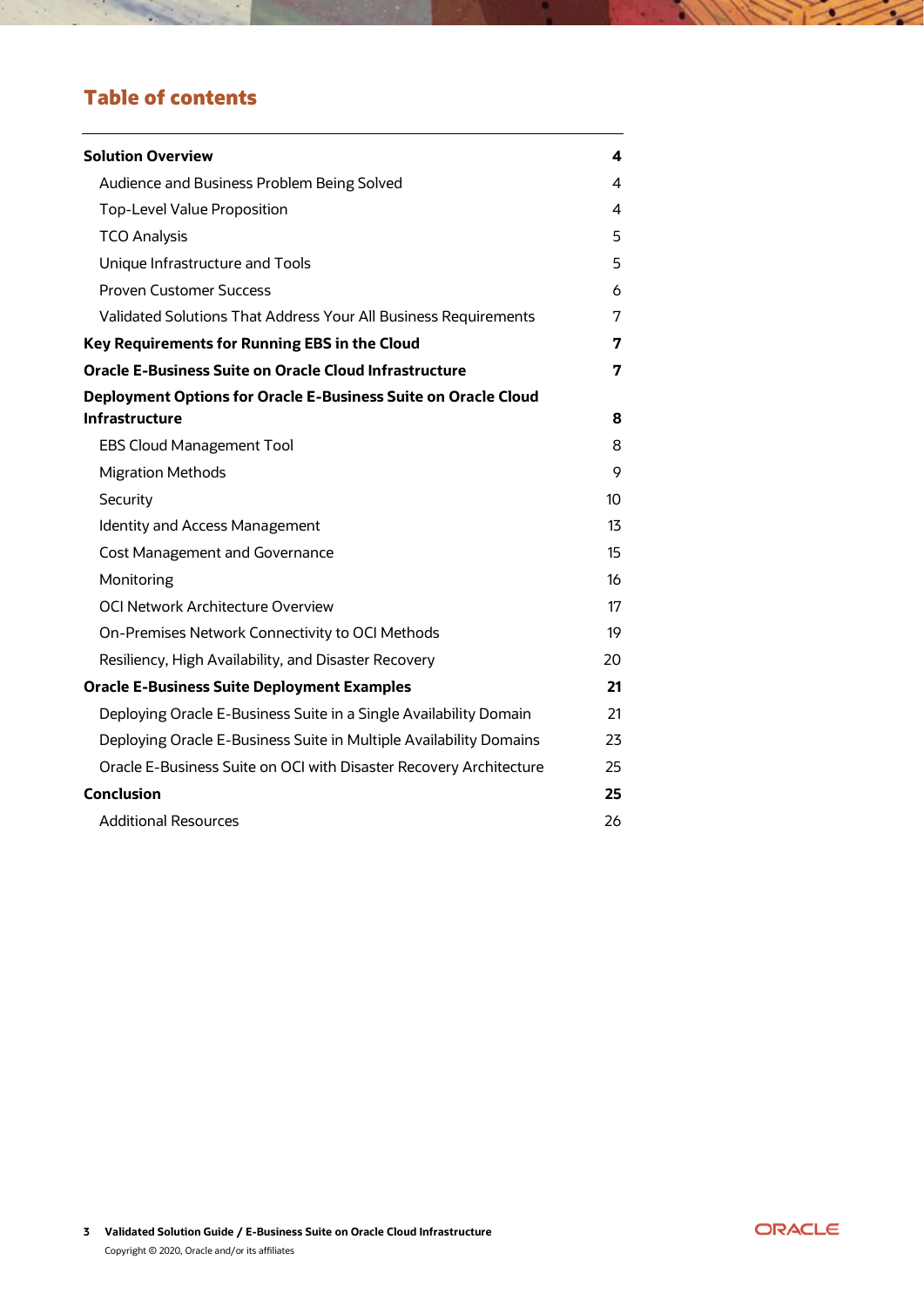# <span id="page-3-0"></span>Solution Overview

#### <span id="page-3-1"></span>Audience and Business Problem Being Solved

As companies began to adopt cloud solutions, some workloads moved quickly and easily, demonstrating the elasticity and agility of the cloud. But that wasn't true for all workloads. Many companies found it difficult to move core business applications which presented additional challenges, and tight requirements around predictable performance, security, and control.

This validated solution guide will explain the approach we recommend for moving Oracle E-Business Suite from your current on- premises deployment to Oracle Cloud Infrastructure. The guide was created based on prior experience successfully migrating customer environments. It addresses the key implementation concerns, technical requirements and existing business challenges that need to be addressed as part of the migration.

In addition, it summarizes the supporting cloud services, third-party integrations, and best deployment practices that can best align with your application environment and requirements. It provides reference architectures across several use cases that have been validated by prior successful deployments

If you're reading this, your organization is probably already using Oracle E-Business Suite for order management, procurement, manufacturing, logistics and / or financials. Your solution may have been customized to fit your exact needs and be deeply integrated with other applications to help drive daily operations. Therefore, it may not make sense to start from scratch, rearchitect, and retrain employees with a new software-as-a-service (SaaS) solution. The flexibility to accommodate everything you already do with E-Business Suite is the strength of using an infrastructure as a service (IaaS) solution. With IaaS you have control over the performance, security and business continuity plans.

#### <span id="page-3-2"></span>Top-Level Value Proposition

Most on-premises E-Business Suite deployments can be migrated to run on Oracle Cloud Infrastructure without requiring significant configuration, integration, or business process changes, and will result in an implementation that is more flexible, more reliable, higher performance, and lower cost than either on-premises or other cloud approaches.

Oracle has a validated solution to accomplish these goals, quickly and reliably, that includes procedures, supporting OCI platform services, reference architectures. These consider real production needs, like security, network configuration, HA / DR, identity integration, and cost management.

- 38% lower TCO than on-premises deployments, 44% less than AWS
- Managing and reducing CAPEX, ensuring the datacenters you maintain  $\bullet$ are efficient, while eliminating server hardware and taking advantage of cloud flexibility where possible.
- 30% increased performance, 2-10x faster reporting  $\bullet$
- High availability with RTO < 4 hours and RPO < 4 hours
- Maximize your solution availability with Oracle, with Oracle RAC or  $\bullet$ Exadata in the cloud
- **4 Validated Solution Guide / E-Business Suite on Oracle Cloud Infrastructure** Copyright © 2020, Oracle and/or its affiliates



.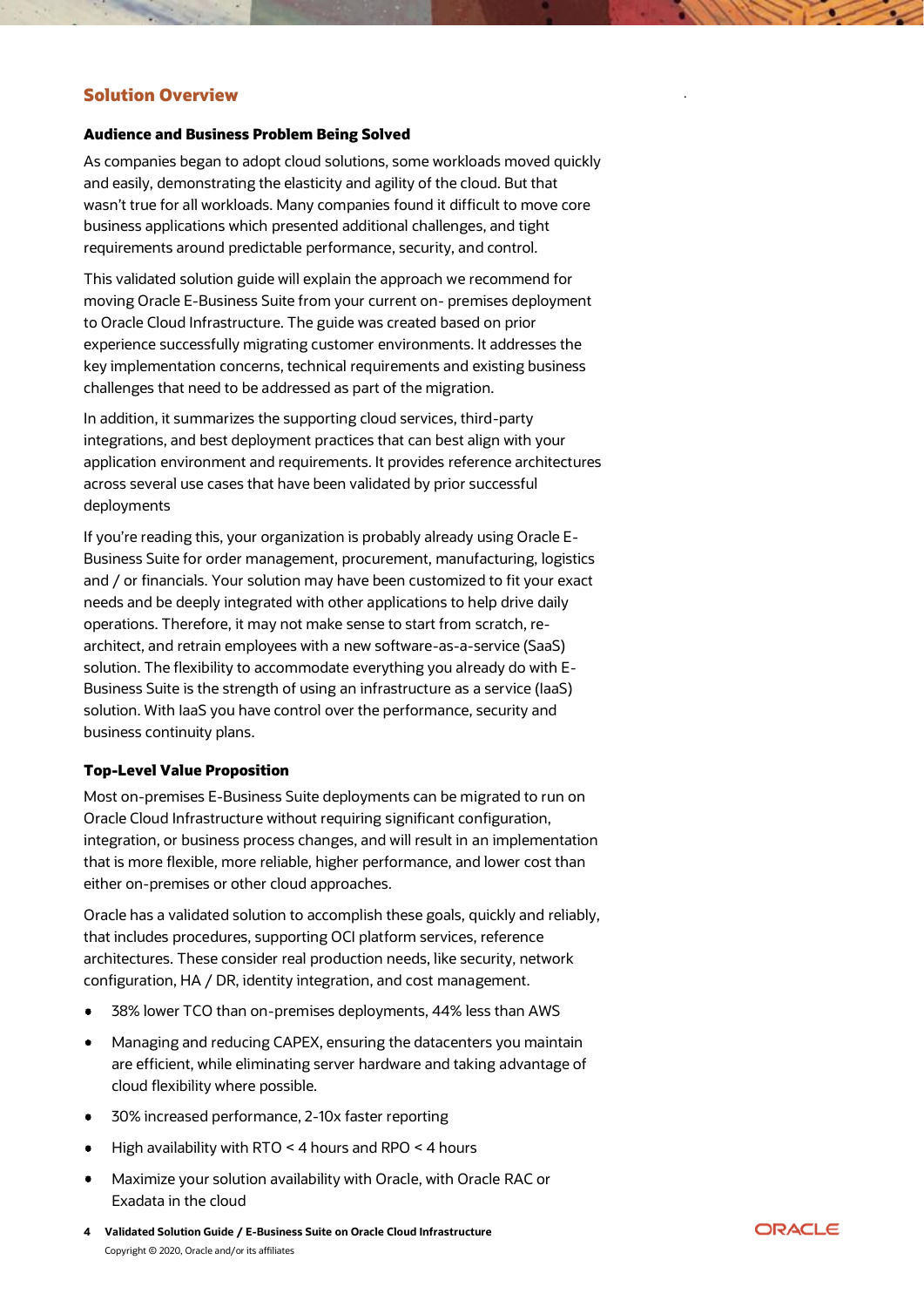- Rapid in-place technology refresh and patching
- Proactive monitoring of usage and costs
- Near instant scaling up or down e.g., to handle business growth or workload bursts at month end
- Federated identity with your existing systems
- Security and compliance overhead for IaaS is Oracle's responsibility,  $\bullet$ helping reduce audit length and cost

Transform large, irregular CAPEX expenditures to predictable OPEX, pay as you go based on usage, and bring your own Oracle licenses to Oracle Cloud Infrastructure to leverage your existing investments, including monitoring, operational runbooks, skills, and workflow. Oracle Advanced Customer Services (ACS) and partners can help you design, deploy, and even manage your environment.

#### <span id="page-4-0"></span>TCO Analysis

Beyond the benefits of being straight-forward to migrate, easier to manage, and more flexible to scale, a E-Business Suite implementation on Oracle Cloud Infrastructure is actually cheaper than running it on premises or in another cloud.



**ASSUMPTIONS** 

- 2.500 concurrent users
- 6 environments (2 production, 1 development, 1 testing, 1 staging, and 1 QA)
- · OCI: 80 vCPUs per environment, 5TB database storage, 50 GB/vCPU storage, 1 Gbps FastConnect, Backups, 4TB d single node database, 25% cloud discount
- On-Premises: 12 physical servers, each with 28 cores, 128 GB RAM, and 13.5 TB storage
- AWS: Same details as OCI, reserved instances for prod environments, 7% EA discount

Image 1 E-Business Suite on Oracle Cloud Infrastructure can be 38% less than on-premises and 44% cheaper than running on another cloud.

#### <span id="page-4-1"></span>Unique Infrastructure and Tools

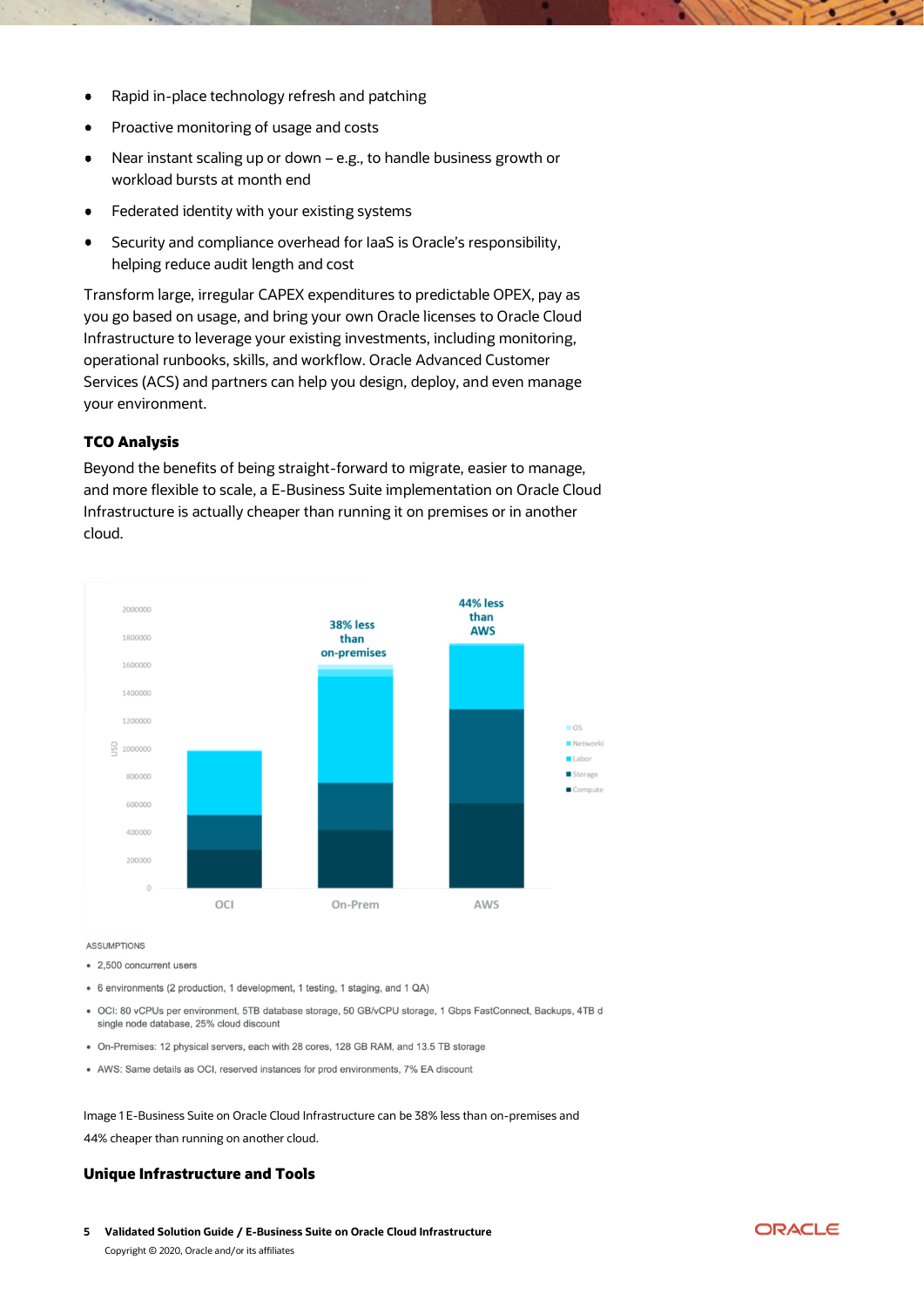These advantages exist because Oracle Cloud Infrastructure was designed specifically to support workloads like E-Business Suite. Oracle Cloud Infrastructure delivers higher performance compute, storage, networking, and managed database instances that result in a high-performance experience for your users at a lower cost of operation. Oracle Cloud is the only place you can run Oracle Database with RAC or Exadata. Other clouds are limited to less robust configurations.

In addition, Oracle provides specific tooling and automation to streamline deployment, migration, upgrading, and maintaining your implementation, reducing the time, expertise, risk, and cost of migration and day-to-day operations.

- [E-Business Suite Marketplace Trial](https://cloudmarketplace.oracle.com/marketplace/en_US/listing/50307373)
- E-Business [Suite Cloud Manager](https://cloudmarketplace.oracle.com/marketplace/en_US/listing/49940494)
- Enterprise Manager and Oracle Management Cloud for Hybrid Application Management

#### <span id="page-5-0"></span>Proven Customer Success

These are not idle claims. Many E-Business Suite customers have achieved these results for themselves, for example:

**• [Darling Ingredients,](https://cloud.oracle.com/iaas/casestudies/darling-ingredients)** the world's largest producer of sustainable ingredients, was facing aging hardware in a colocation facility hosting key infrastructure. As the contract came up for renewal, Darling's goal was to modernize their solution without increasing costs. They tried several cloud providers, but found the reliability and performance lacking. Oracle Cloud Infrastructure (OCI) provided the predictable high-performance infrastructure for Oracle Database and the applications that depend on it. They doubled the performance of their previous solution and consolidated from 19 database systems down to three.

• **Maritz** is a privately held holdings company that has been in business for over 100 years. They operate three major business units as well as several smaller ones, all specializing in providing sales and marketing services to Fortune 100 companies. Maritz's business units used more than two-dozen applications on-premises, including Oracle E-Business Suite, Vertex, Kofax MarkView for AP and custom applications, running on Oracle WebLogic Middleware and Oracle Database to manage enterprise resource planning functions such as finance, accounting, inventory, procurement and HR. They retired old Sun Microsystems hardware, seeing a ten-fold performance increase and reducing infrastructure costs while reducing disaster recovery times and meeting their compliance needs.

• **Murad** is a prestige skincare brand, specializing in acne and anti-aging treatments operating under Unilever since 2015. Unilever had launched a corporate-wide initiative to enhance consumer experience, facilitated by faster and more efficient back-office operations. Historically, Murad maintained their own hardware in a co-located data center, leveraging Cisco UCS hardware and refreshing them every 3-5 years. They were on the cusp of another hardware refresh cycle, when they decided to explore cloud infrastructure based on their key business and operational needs. They achieved 30% increased performance, reduced reporting time by 75%, and saved 30%.

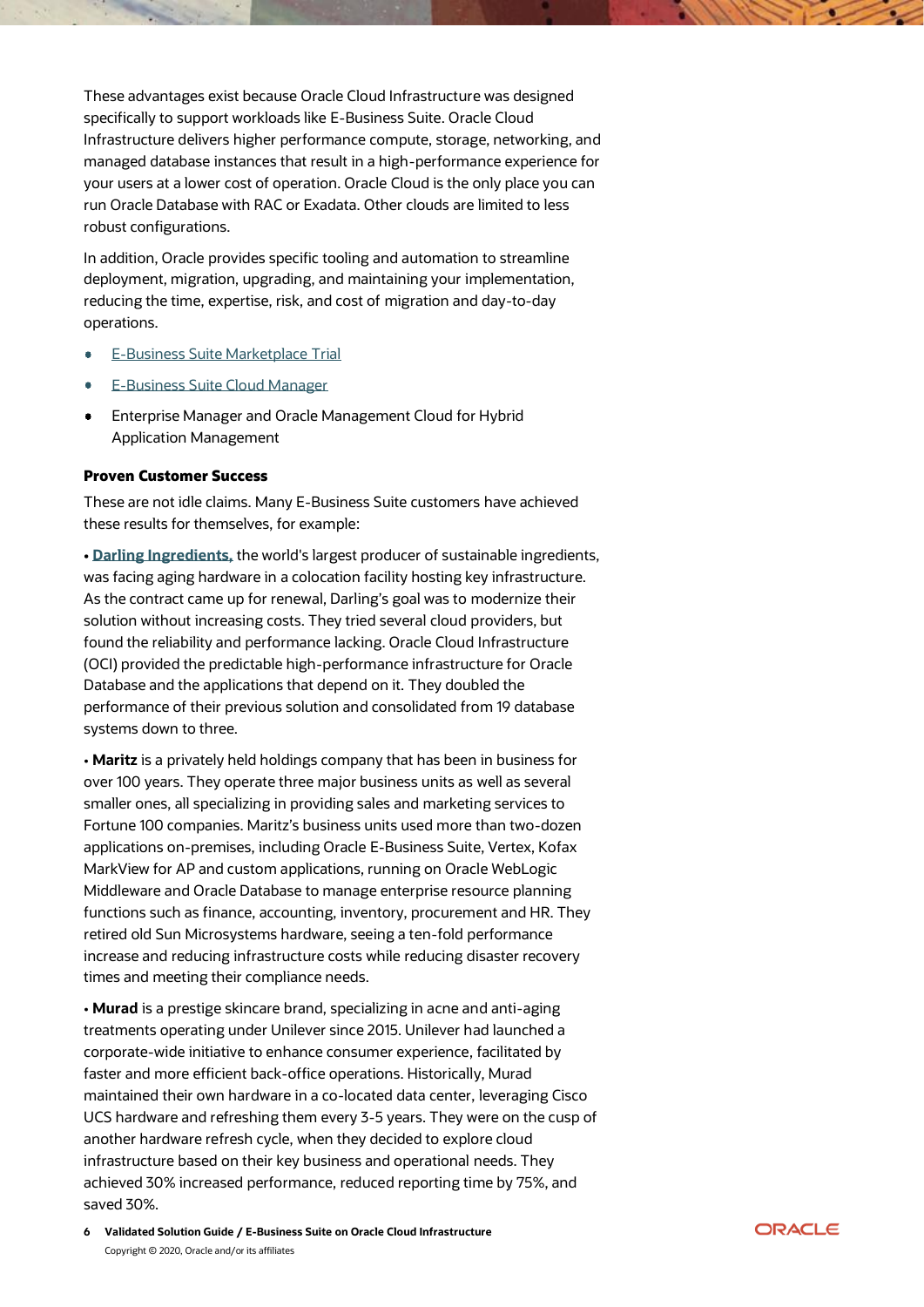#### <span id="page-6-0"></span>Validated Solutions That Address Your All Business Requirements

Because OCI was built for the usage patterns of enterprise production applications like E-Business Suite, existing deployments can be easily moved to – and even improved on – Oracle Cloud Infrastructure with little or no modification of the environment or business processes. Oracle can provide architectural patterns that meet all your networking, connectivity, performance, HA, DR, and multi-region requirements.

# <span id="page-6-1"></span>Key Requirements for Running EBS in the Cloud

Many E-Business Suite customers have similar questions when exploring a migration to the cloud:

- How can we implement a full HA / DR capability in the cloud?
- How do we deploy a secure architecture and integrate with our identity management system?
- How do we match our high-performance, highly isolated network model in the cloud?
- How do we deploy to, or migrate to, the cloud?
- $\bullet$ How do we maintain control over and visibility into operating costs, especially with multiple departments?
- What about ecosystem apps / customizations / integrations migrate alongside EBS?

#### <span id="page-6-2"></span>Oracle E-Business Suite on Oracle Cloud Infrastructure

Oracle E-Business Suite runs on Oracle Cloud for Infrastructure just like the Oracle E-Business Suite that you run on premises in your data center today the same applications you may have customized, bought, and trained your staff on, but on a combination of Oracle's Infrastructure as a Service (IaaS) and Database as a Service (DBaaS).

Oracle E-Business Suite deployment on Oracle Cloud Infrastructure choices include the following:

**Infrastructure-as-a-Service:** Oracle Cloud Infrastructure is a complete set of cloud services that enterprise apps run on. Oracle Cloud Infrastructure offers high-performance compute capabilities and storage capacity in a flexible overlay virtual network that is securely accessible from your on-premises network. OCI provides highly scalable, competitively priced compute capacity that you can use to host your Oracle E-Business Suite application tier and, optionally, your database tier.

**Infrastructure-as-a-Service + Database-as-a-Service:** Oracle Cloud Platform is a comprehensive, standards-based, fully integrated combination of Oracle and open source technologies you can use to build, deploy, migrate, and manage a variety of different application workloads in the cloud at a significantly lower operational cost. The OCI DB System or OCI Exadata DB System can be used to run your database tier, enabling you to provision your chosen database configuration quickly and easily.

Later in this paper, we provide some guidelines you can use to navigate these choices

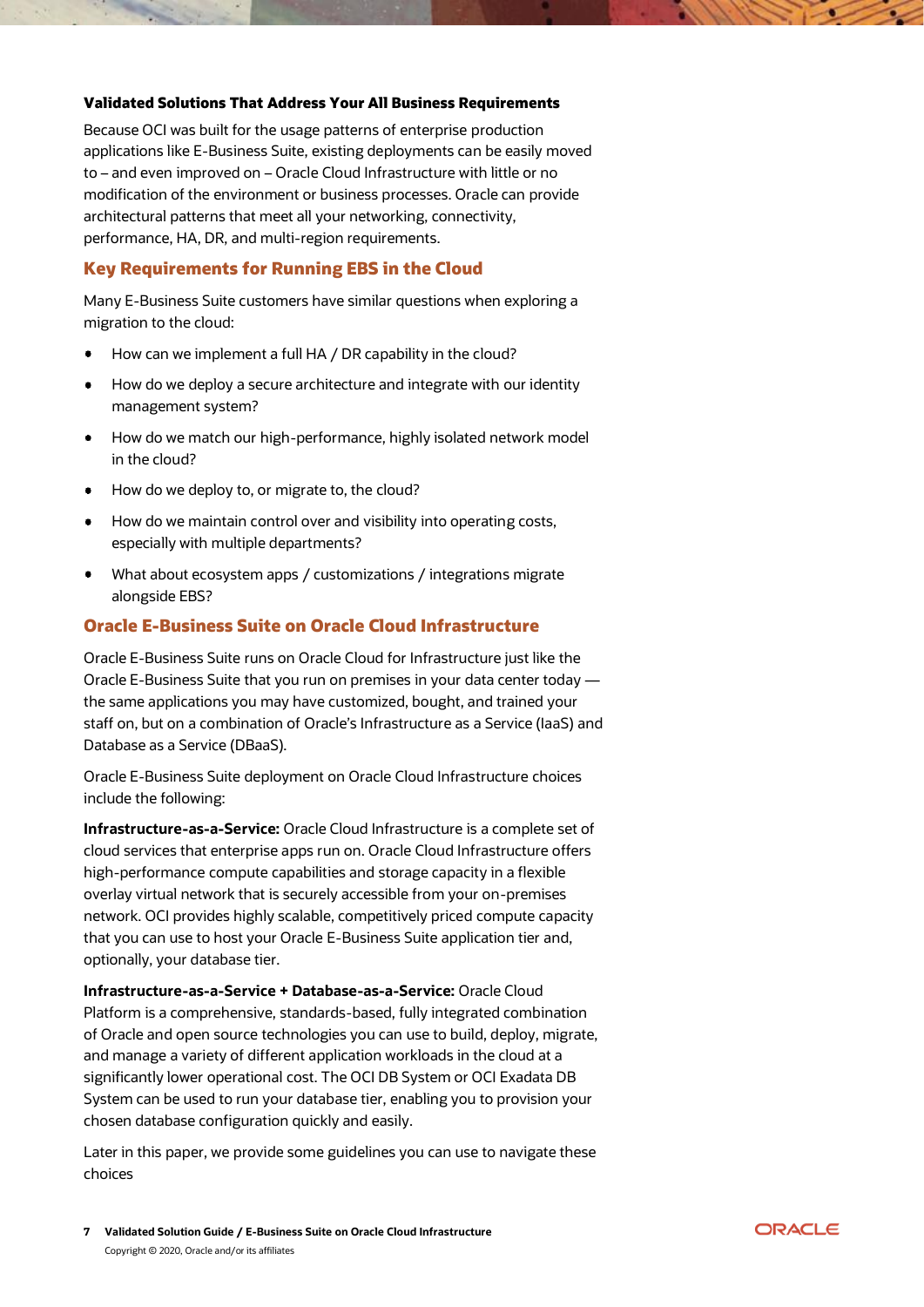# <span id="page-7-0"></span>Deployment Options for Oracle E-Business Suite on Oracle Cloud Infrastructure

When you subscribe to Oracle's Infrastructure as a Service (IaaS), you have access to all the compute, storage, and network services associated with it. If you find that DBaaS is required for your deployment, you can also subscribe to Oracle DB System or Oracle Exadata DB System and take advantage of the specific features and capabilities of these offerings. There are several methods of deploying Oracle E-Business Suite on OCI.

- 1. **Deploy the Application and the Database Tiers to Compute VMs**. With this deployment, the application and database tiers are deployed on distinct sets of Compute VMs. You may optionally deploy multiple application tiers on distinct compute VMs that are load balanced using Load Balancer as a Service (LBaaS).
- 2. **Deploy the Application Tier to Compute VMs and the Database Tier to DBaaS.** Just like in the previous scenario, the application tier is deployed on a Compute VM, or you can deploy multiple application tiers on distinct Compute VMs that are load balanced using LBaaS. The database may be deployed to a Database Cloud Service (DBCS) Single Instance VM, to a DB System Single Instance on Bare Metal, or to an Exadata DB System. When you choose Exadata DB Systems, RAC is deployed by default. Oracle offers automated provisioning capabilities that can be used to deploy a Demo (Vision) Oracle E-Business Suite instance.
- 3. **Deploy the Application Tier to Compute VMs and the Database Tier to Oracle RAC.** Optionally, use Data Guard for disaster recovery.

Oracle also offers automation to perform a migration of your on-premises Oracle E-Business Suite instance to OCI. The migration from on-premises to Oracle Cloud is commonly referred to as Lift and Shift. With the Lift and Shift automation you have the ability to define your deployment architecture. You will also define your Virtual Cloud Network including subnets, routing tables, security lists and load balancers. The Oracle E-Business Suite instance running on OCI can be used for non-production (test or development) and when you are ready—for production.

For the latest information and requirements regarding supported deployments and automations refer to [Getting Started with Oracle E-](https://support.oracle.com/rs?type=doc&id=2066260.1) Business [Suite on Oracle Cloud \(Doc ID 2066260.1\)](https://support.oracle.com/rs?type=doc&id=2066260.1).

# <span id="page-7-1"></span>EBS Cloud Management Tool

An added new feature for E-Business Suite on OCI is the release of the E-Business Suite Cloud Manager tool. This is a new native- cloud GUI based tool that was introduced with Release 18.3.1 of the Oracle E-Business Suite Cloud Tools, as described in [September 2018 EBS Cloud Automation Updates for](https://blogs.oracle.com/ebsandoraclecloud/ebs-on-oci-updates-including-new-cloud-manager-ui-for-september-2018)  [Oracle Cloud Infrastructure \(Including New Cloud Manager UI\)](https://blogs.oracle.com/ebsandoraclecloud/ebs-on-oci-updates-including-new-cloud-manager-ui-for-september-2018).

This new tool is a web-based application that drives all the principal automation flows, including provisioning new environments, performing lifecycle activities on those environments, and restoring environments from on-premises. It was designed to simplify the diverse tasks Oracle E-Business Suite DBAs perform on a daily basis.

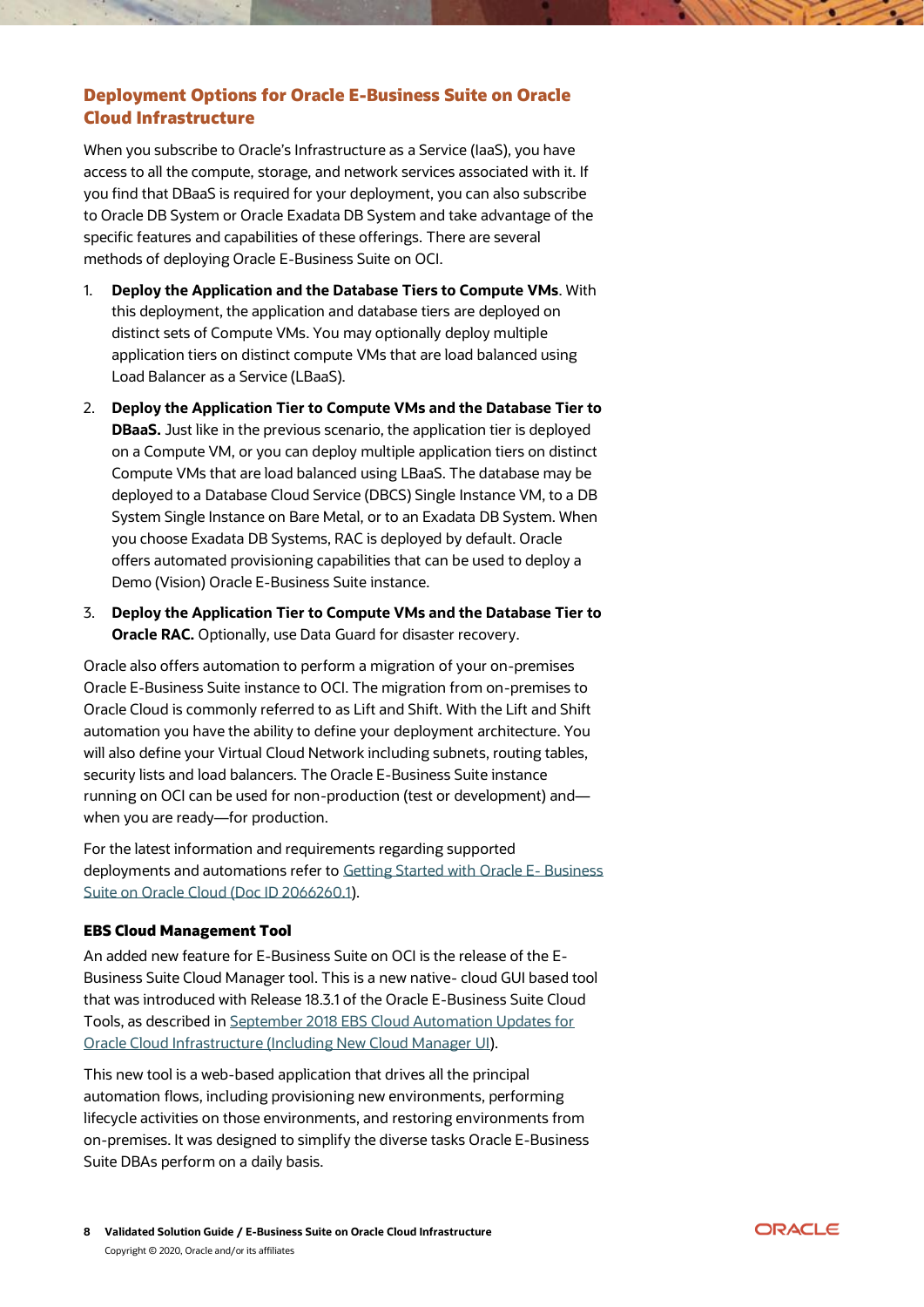| <b>Environments</b><br>(ො                                                                            | ORACLE' E-Business Suite Cloud Manager                                                                                             |                                                                                   |                               |                                                                                          |                                                                                         | Region: us-phoenix -   | OCI   ebsdev<br>Preferences<br>Help<br>About<br>Sign Out |
|------------------------------------------------------------------------------------------------------|------------------------------------------------------------------------------------------------------------------------------------|-----------------------------------------------------------------------------------|-------------------------------|------------------------------------------------------------------------------------------|-----------------------------------------------------------------------------------------|------------------------|----------------------------------------------------------|
| <b>Environments</b><br>Backups<br>Summary                                                            | <b>Activities</b><br>Environments                                                                                                  | 2<br>Exadata System<br>Databases                                                  | <b>DB System</b><br>Databases | Databases on<br>Compute                                                                  | 8<br>App Tiers on<br>Compute                                                            | 4<br>LBaaS<br>Services |                                                          |
| Enter a full or partial environment name.<br>mfgprd01<br>EBS Release: 12.2.6<br>DB Version: 12.1.0.2 | $\mathbb{Q}$<br>Successfully submitted environment creation request for MFGUATO1 Emir, Vianing, Info.<br>Application Tier Nodes: 2 | DB Service Type: Exadata System<br>DB Name: MFGPRODB<br>PDB Name: MFGPRDDB        |                               |                                                                                          | Creation Date: Sep 1, 2017 04:02:16 PM UTC<br>Latest Activity: Provisioning (Completed) |                        | <b>Create Environment</b><br>Clone<br>Delete             |
| mfgtst01<br>E85<br>EBS Release: 12.1.3<br><b>DB Version: 12.1.0.2</b>                                | Application Tier Nodes: 2                                                                                                          | DB Service Type: Exadata System<br>DB Name: MFGTSTDB<br><b>PDB Name: MFGTSTDB</b> |                               | Creation Date: Jan 18, 2018 04:02:16 PM UTC<br>Latest Activity: Provisioning (Completed) |                                                                                         | Ħ                      |                                                          |
| mfgdev01<br>EBS Release: 12.2.7<br>DB Version: 12.1.0.2                                              | Application Tier Nodes: 2                                                                                                          | DB Service Type: Compute<br>DB Name: MFGDEVOB                                     |                               | Creation Date: Mar 1, 2018 09:23:02 PM UTC<br>Latest Activity: Provisioning (Completed)  |                                                                                         | 盲                      |                                                          |
| mfgga01<br><b>EBS Release: 12.2.6</b>                                                                | <b>DB Version: 12 1.0.2</b>                                                                                                        | DB Service Type: DB System<br>DB Name: MFGQADB                                    |                               | Creation Date:                                                                           | Latest Activity: Provisioning (in Progress)                                             |                        | 訔                                                        |

Image 2 EBS Cloud Management Tool

This web application provides the foundation for building further automation capabilities, with the user experience being a fundamental consideration at all stages of this process from inception to delivery. For the latest information on E-Business Suite Cloud Manager start with the [EBS Cloud Manager blog.](https://blogs.oracle.com/ebsandoraclecloud/environment-management)

Oracle E-Business Suite Cloud Manager is often deployed from the [image](https://cloudmarketplace.oracle.com/marketplace/en_US/listing/50307373)  [available in our Marketplace.](https://cloudmarketplace.oracle.com/marketplace/en_US/listing/50307373) It can also deployed via an image that can be downloaded from th[e Oracle Software Delivery Cloud](https://edelivery.oracle.com/) and uploaded to the Object Storage for your Oracle Cloud Infrastructure account. After importing this image, you create a VM that contains all the software libraries required to run the tool as a web application. For step-by-step instructions on all as of the deployment procedure, refer to [Deploying Oracle E-Business Suite Cloud](https://support.oracle.com/rs?type=doc&id=2434500.1)  [Manager on Oracle Cloud Infrastructure \(Doc ID 2434500.1\).](https://support.oracle.com/rs?type=doc&id=2434500.1)

#### <span id="page-8-0"></span>Migration Methods

Customers face multiple reasons to move to a cloud computing environment, business agility, high efficiency, scalability, and availability that the pooling of elastic computing resources provides, along with significant cost reductions and support for business growth. The question remains; "What is the correct solution for my environment?" Customers that take advantage of deploying their solutions on Oracle Cloud Infrastructure gain a huge benefit from the fact that they have now have access to Oracle's entire technology stack in the cloud, just as they did in on-premises deployments and more. Understanding "How do I move data, metadata, and configuration with minimum risk?" is a key question for Oracle to answer for its customers.

Selecting the correct migration method is dependent on several factors; source platform, DB vendor and version and OS along with current version of EBS. An understanding of the current or source hardware performance characteristics as compared to the new OCI platform architecture for sizing. Additionally, with selected EBS version, there can be multi-step upgrades process required prior to the actual migration. For a complete listing of requirements and procedures the place to start is with this MOS Note link [Getting Started with Oracle E-Business Suite on Oracle Cloud \(Doc ID](https://support.oracle.com/epmos/faces/DocumentDisplay?_afrLoop=458654942978978&id=2066260.1&_afrWindowMode=0&_adf.ctrl-state=2ohso8d4s_4)  [2066260.1\)](https://support.oracle.com/epmos/faces/DocumentDisplay?_afrLoop=458654942978978&id=2066260.1&_afrWindowMode=0&_adf.ctrl-state=2ohso8d4s_4) .

Once an understanding of the full environment is made, there are several methods available for migration; One-Click Provisioning, Lift and Shift, Move

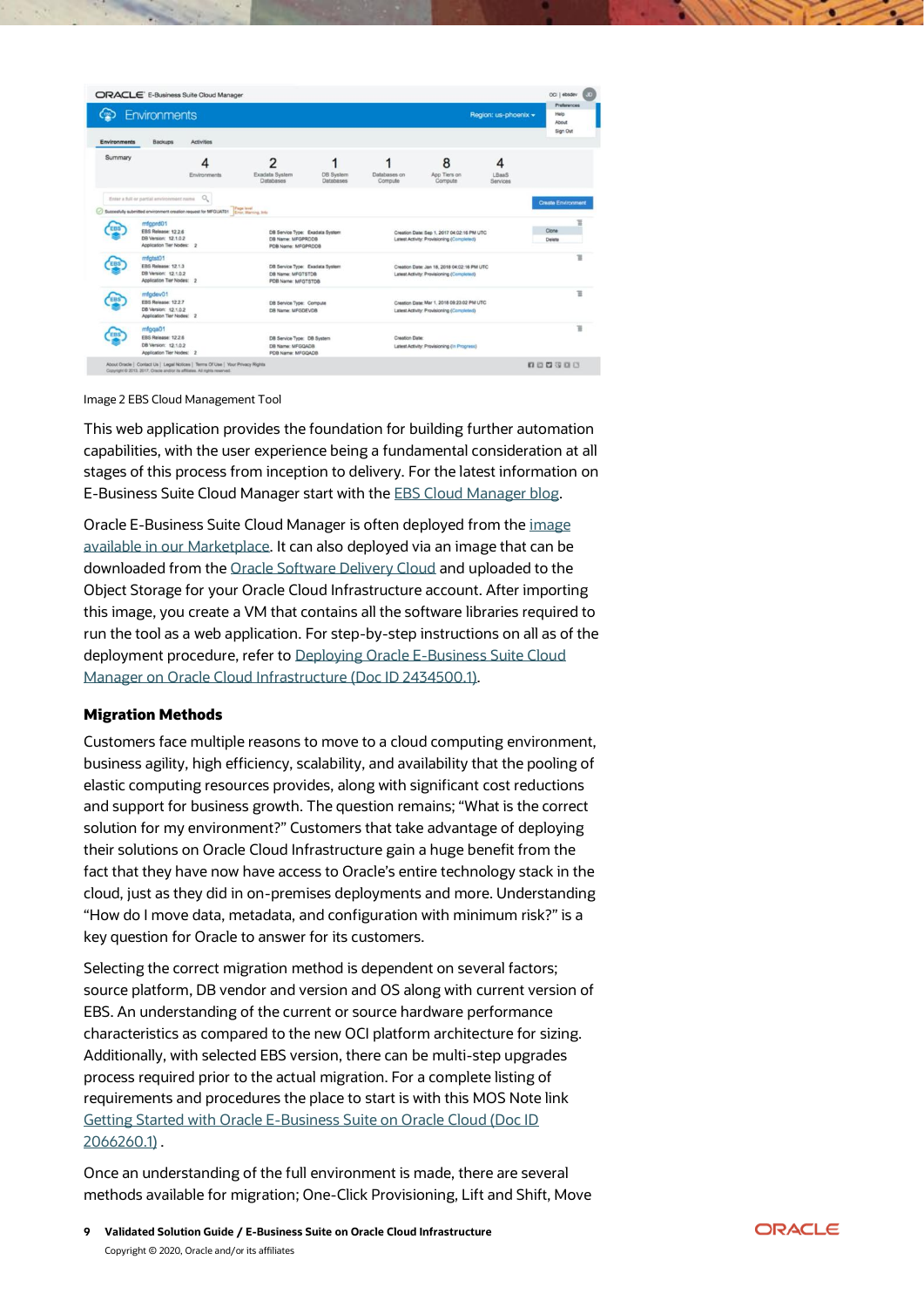and Improve, Cloning and even a new install. Fortunately, EBS has a variety of tools available to use including EBS Cloud Manager. Recently announced EBS R12 Cross Platform migration supports a documented process combines both an application tier platform migration from on-premises to OCI Compute VM and database tier migration to OCI running a multi-tenant database. The database migration process uses Transportable Tablespaces (TTS) with the full transportable export / import option in 12cR1 to speed up the migration. For complete details and how and what database and EBS version requires are follow this link [EBS R12 Cross Platform Migration to Oracle Cloud.](https://blogs.oracle.com/ebsandoraclecloud/ebs-r12-cross-platform-migration-to-oracle-cloud-now-certified) There is a series of Oracle by Example (OBE) that take you step-by-step through 4 scenarios on EBS migrations. This is an excellent first step source in understanding the process, here is the link [Oracle EBS on OCI -](https://docs.oracle.com/cd/E72030_01/infoportal/learning.html%23liftshift) OBE Tutorials.

# <span id="page-9-0"></span>**Security**

# OBJECTIVES

The objective of the security architecture is to enable you to maintain your security posture when running E-Business Suite and associated applications in the Oracle Cloud. Even though you may be reducing the overhead of building and maintaining data center infrastructure, you still need unparalleled control and transparency over what you're running in the cloud

Outcomes this architecture can provide:

- Ensure the deployment and data assets are completely isolated from other tenants' workloads and Oracle's staff so to limit the effect of noisy neighbors and prevent lateral movement of attacks
- Protect your internet-facing applications from cyberattacks
- Encrypt your data at rest and in transit in a way that allows you to meet your security and compliance requirements
- Segregate operational responsibilities and restrict access to cloud services in order to reduce risk associated with malicious and accidental user actions
- Be able to leverage existing security assets, identity provider and other third-party security solutions to access and secure your application and data
- Audit and monitor actions taken on your cloud resources so that you can meet audit requirements
- Demonstrate compliance readiness to internal security and compliance teams, end-customers, auditors and regulators

#### SOLUTION ARCHITECTURE

As a cloud provider, it is our job to provide and operate our secure infrastructure. We've designed security into every aspect of our infrastructure to help our customers achieve better protection, isolation and control. We started with taking a unique design approach, separating the network and server environments. This way, if an attack occurs on a VM, we can contain that threat and prevent it from moving to other servers, resulting in better protection and lower risk for customers. We also hyper- segment our physical network and backend infrastructure for secure isolation between customer instances and backend hosts. Additionally, we've implemented hardware-

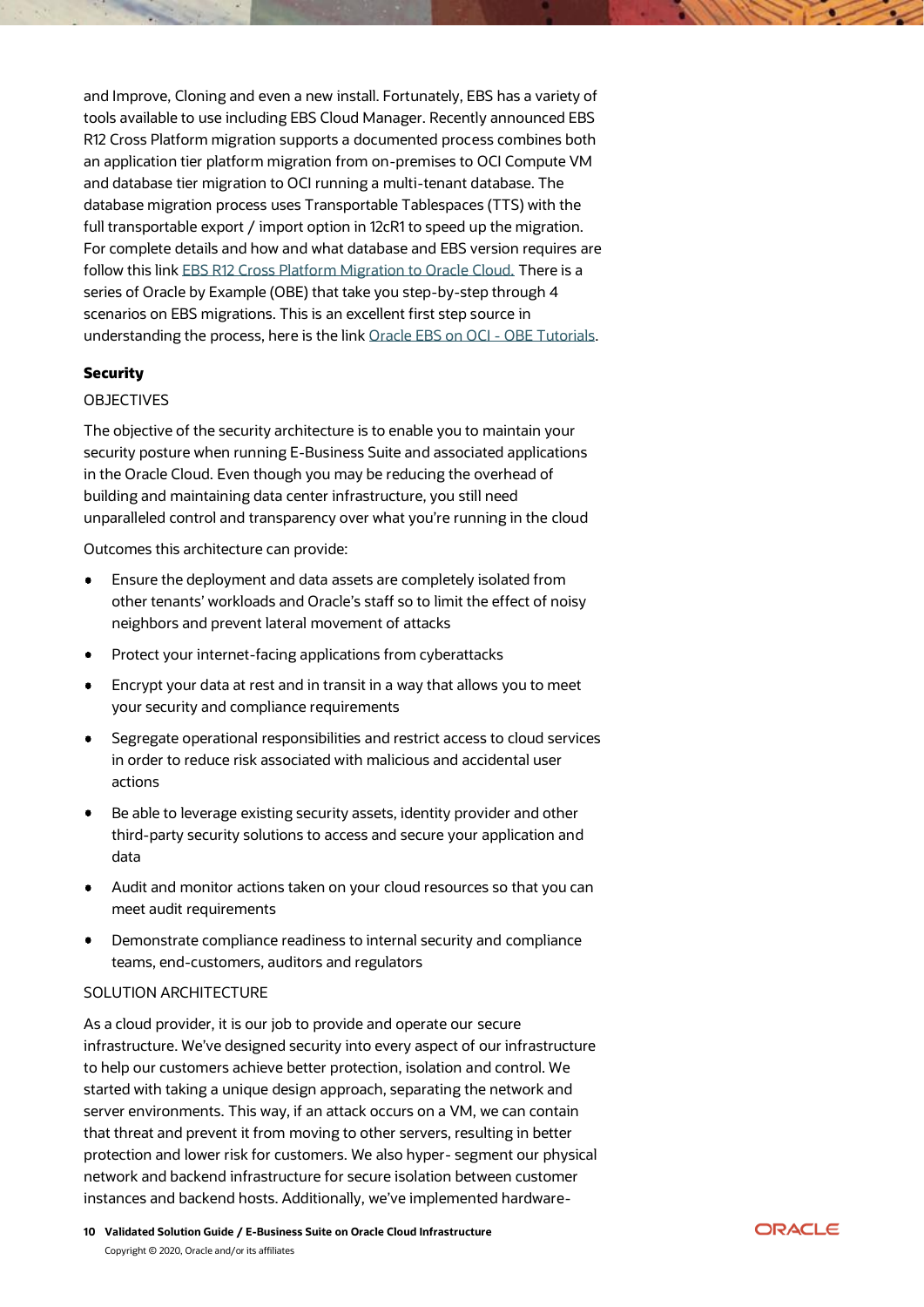based root of trust, making sure each server is pristine each and every time it is provisioned.

However, security is a shared responsibility between Oracle and our customers. Therefore, we provide security tools and controls covering core IAM, networking, compute, data management and more so you can run your critical workloads and supporting databases, securely on our cloud without having to rebuild your security posture.

**Secure Network Isolation**: We discussed VCNs, subnets and security lists earlier in the section on Network and Connectivity. For each customer's VCN there is a range of defense in depth protections available spanning layers 3-7.



Image 3 Secure Network Isolation options

**VCN (1):** A VCN provides isolation for your workload from any other workload on Oracle Cloud Infrastructure, including your other workloads in a different VCN.

**Internal Firewalls (2):** Implement virtual firewalls at the subnet level using VCN security lists.

**Load Balancing Traffic Securely (3**): TLS 1.2 is supported by default to securely balance traffic within the implementation and from external connections

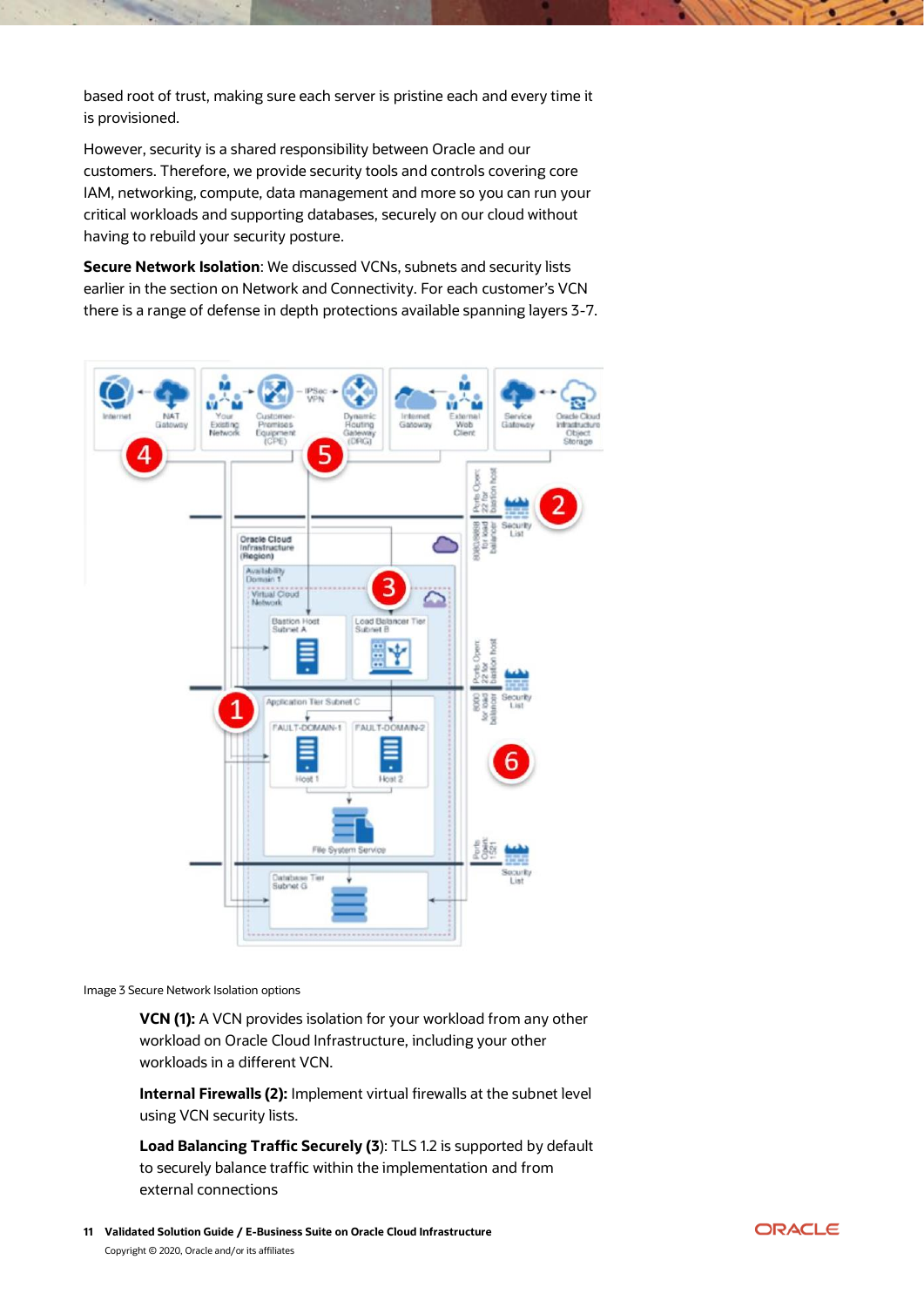**Secure Traffic Between ADs and Regions:** Communications between ADs are encrypted with Media Access Control security (MACsec) to prevent layer 2 security threats such as wiretapping, DDoS, intrusion, man-in-the-middle and playback attacks. VCN traffic that travel between regions are either sent over private links or are encrypted.

**Secure Connectivity to Public Internet (4): For security, a VCN has** no internet connectivity by default. Therefore, internet bound traffic to / from a VCN must pass through an IGW. Virtual routing tables can be implemented with private IP addresses for use with NAT and 3rd party firewall devices for additional security.

**Secure Connectivity Between Your VCN and Data Center (5):** Traffic can be routed through a DRG for private traffic. It is used with an IPSec VPN or FastConnect connection to establish private connectivity between a VCN and an on-premises or other cloud network.

**Protect Internet-Facing Applications (6):** Oracle provides a Web Application Firewall (WAF) service with 250 pre-defined OWASP and compliance rules. Oracle Cloud Infrastructure WAF acts as a reverse proxy that inspects all traffic flows or requests before they arrive at the origin web application. It also inspects any request going from the web application server to the end user. Additionally, Oracle's optional global anycast DNS service also takes advantage of DNS-based DDoS protections providing resiliency at the DNS layers.

**Server Isolation:** If you require complete workload and data isolation at the server level for security and / or performance requirements, you can leverage bare metal compute shapes. These shapes are single tenant so they offer consistently high performance and are immune to noisy-neighbor issues. There is also no Oracle managed hypervisor and Oracle staff have no access to memory nor local NVMe storage while the instance is running.

If you have more flexible requirements, our multi-tenant VM shapes leverage a security-hardened hypervisor that provides strong isolation between customers. And regardless of shape type, bare metal or VM, all servers are wiped clean and installed with gold state firmware when newly provisioned.

**Data Encryption**: By default, all data that customers store with any of Oracle Cloud Infrastructure's storage or data management services, including Block Volumes, boot volumes, Object Storage, File Storage, and Database, is encrypted at rest using strong AES keys or TDE in the case of database encryption.

> **Key Management:** For customers that require the ability to control their own cryptographic keys for security or compliance purposes, we offer Oracle Cloud Infrastructure Key Management. With Key Management, you can centralize key lifecycle management in FIPS 140-2 Level 3 hardware security modules (HSMs).

**Identity and Access Management (IAM):** Identity management including authentication, authorization, tools to help you organize and control access to resources according to organizational hierarchy, and the ability to leverage

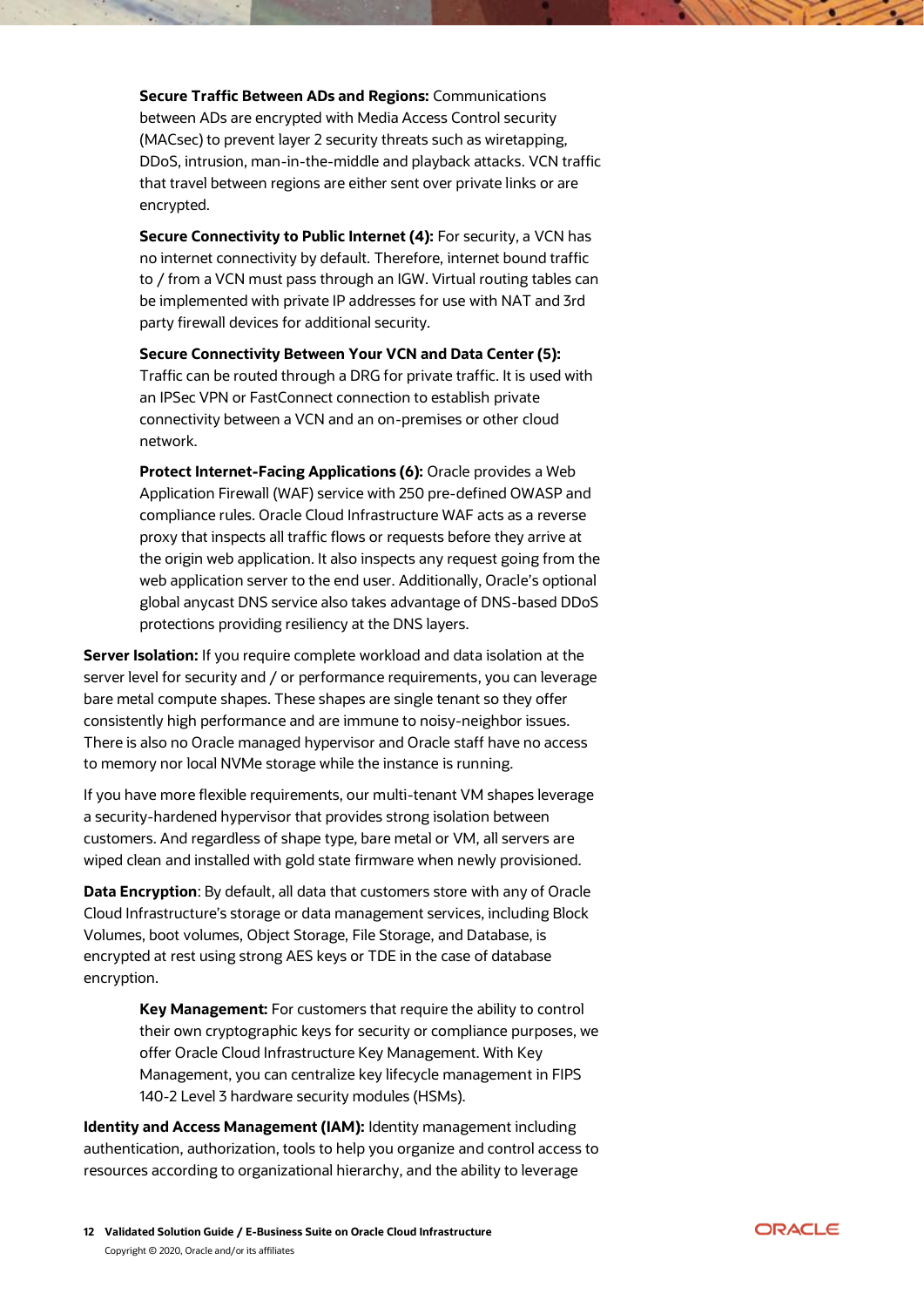existing identity providers is such a rich topic that we devoted a separate section to IAM below.

**Audit and Logging:** Oracle automatically records calls to all supported Oracle Cloud Infrastructure public application programming interface (API) endpoints as log events. Currently, all services support logging by our Audit service. You can leverage this data to perform diagnostics, track resource usage, monitor compliance, and collect security-related events. Learn more about [Oracle](https://docs.cloud.oracle.com/iaas/Content/Audit/Concepts/auditoverview.htm)  [Cloud Infrastructure Audit.](https://docs.cloud.oracle.com/iaas/Content/Audit/Concepts/auditoverview.htm)

**Compliance:** Depending on where you do business and industry-specific practices, you may need to demonstrate compliance readiness to internal teams and to external auditors. Oracle continually engages with external assessment entities and independent auditors to meet a broad set of international and industry-specific compliance standards for service deployments on our cloud. Learn more about [Compliance.](https://cloud.oracle.com/en_US/cloud-compliance)

Separation of Duties: E-Business Suite Cloud Manager implements separations between personnel roles, aligned with policy on the infrastructure resources. Control profiles can also be used across multiple deployments. Built-in roles exist for Network Administrators, Cloud Manager Administrators, and Application Administrators. Network Administrators can design the network, manage network security and monitor the network. Cloud Manager Administrators can deploy and configure cloud manager, define mappings between network profiles, and user groups with network profiles. Application Administrators can provision environments, clone them, and maintain all layers of the app. Taken together these establish a governance model that comports with production, development, test and shared resources, without having a single administrative role with full control over everything.

Learn more about [Security Best Practices](https://docs.cloud.oracle.com/iaas/Content/Security/Concepts/security_guide.htm) when running applications like E-Business Suite in Oracle Cloud Infrastructure.

# <span id="page-12-0"></span>Identity and Access Management

#### OBJECTIVES

You can group and isolate resources according to your organizational structure and hierarchy, control who has access to cloud resources, what type of access a group of users has, and to which specific resources.

Outcomes this architecture can provide:

- Securely isolate cloud resources based on organizational structure
- Authenticate users to access cloud services via browser interface, REST  $\bullet$ API, SDK or CLI
- Authorize groups of users to perform actions on appropriate cloud resources
- Enable managed service provider (MSP) or systems integrator (SI) to manage infrastructure assets while still allowing your operators the ability to access resources
- Authorize application instances to make API calls against cloud services
- Federate identities using your existing identity provider (IDP)
- **13 Validated Solution Guide / E-Business Suite on Oracle Cloud Infrastructure** Copyright © 2020, Oracle and/or its affiliates

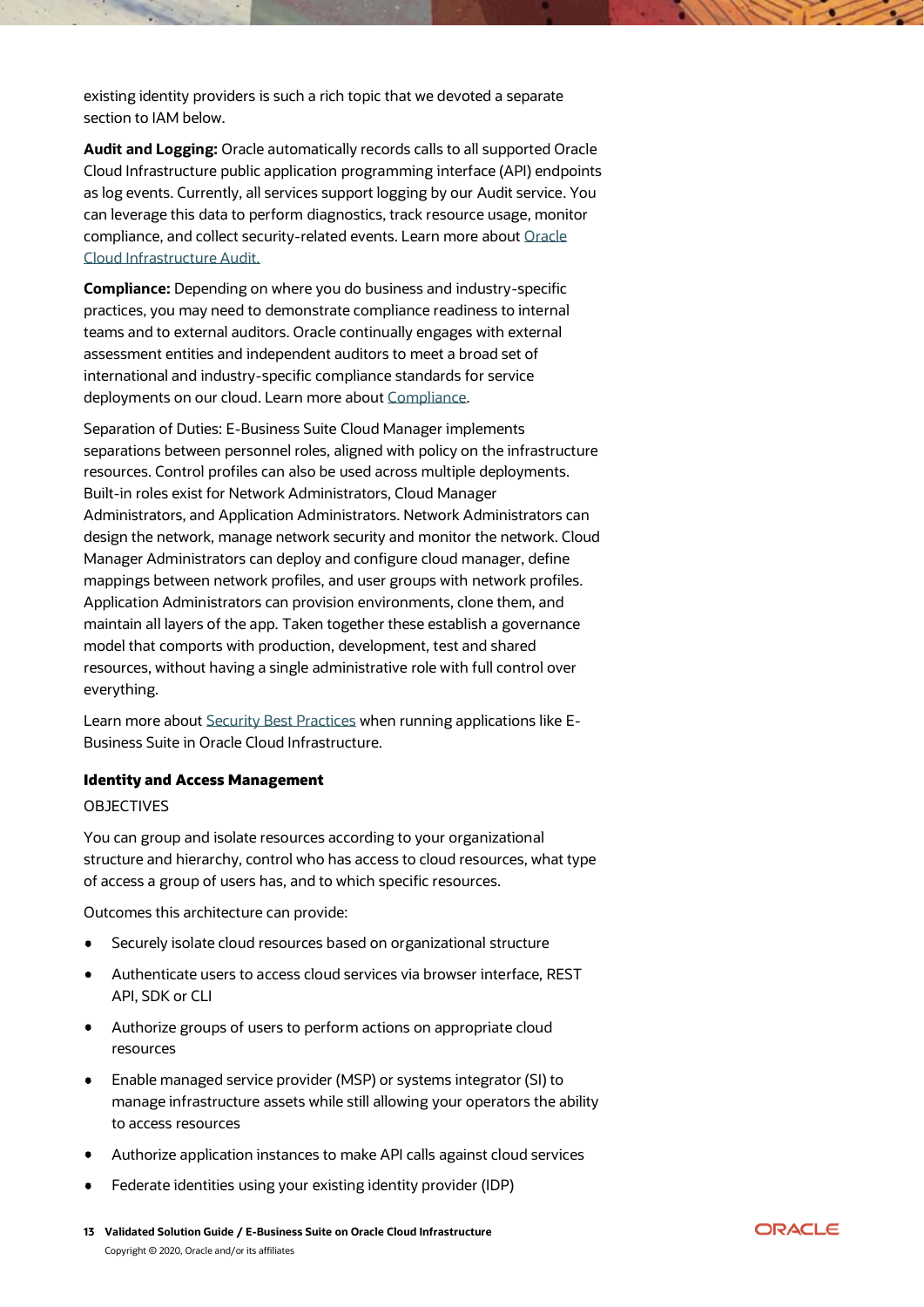Oracle Identity and Access Management (IAM) service lets you control who has access to your cloud resources, what type of access they have, and to which specific resources. This allows large enterprise organizations to manage complex structures with rules enforcing logical groups of users and resources with simple to define policies. You control what type of access a group of users has and to which specific resources. With the IAM service, you can leverage a single model for authentication and authorization across all of the Oracle Cloud Infrastructure services. Resources for in-depth explanations can be found with the following links:

- [Best Practices for Identity and Access Management Service on Oracle](https://blogs.oracle.com/cloud-infrastructure/best-practices-for-identity-and-access-management-service-on-oracle-cloud-infrastructure)  [Cloud Infrastructure](https://blogs.oracle.com/cloud-infrastructure/best-practices-for-identity-and-access-management-service-on-oracle-cloud-infrastructure)
- [Oracle Cloud Infrastructure Identity and Access Management Guide](https://docs.cloud.oracle.com/iaas/Content/Identity/Concepts/overview.htm?)

Oracle E-Business Suite may be integrated with Oracle Access Manager using Oracle E-Business Suite AccessGate for single sign-on integration. The integration of Oracle E-Business Suite with Oracle Access Manager has a mandatory requirement to use Oracle Internet Directory or Oracle Unified Directory. Oracle Unified Directory is certified with Oracle E-Business Suite Release 12.2.5.

Oracle Unified Directory is certified with the integration of Oracle Access Manager and Oracle E-Business Suite Release 12.2.5. When integrating Oracle Access Manager with Oracle E-Business Suite Release 12.2.5, either Oracle Unified Directory or Oracle Internet Directory is required.

# [Refer to Document 2003483.1,](https://support.oracle.com/epmos/faces/DocumentDisplay?parent=DOCUMENT&sourceId=2063486.1&id=2003483.1) **Integrating Oracle E-Business Suite Release 12.2 with Oracle Unified Directory 11gR2,** for more details.

Oracle E-Business Suite is not certified directly with third-party authentication systems. Oracle E-Business Suite inherits its certification with third-party authentication and directory services through its certification with Oracle Access Manager and Oracle Internet Directory or Oracle Unified Directory.

Third-party single sign-on solutions can be integrated with Oracle Access Manager, and third-party LDAP directories can be integrated with Oracle Internet Directory or Oracle Unified Directory. Oracle Access Manager and Oracle Internet Directory or Oracle Unified Directory are integrated, in turn, with Oracle E-Business Suite.

For more information, refer to [Document 1388152.1,](https://support.oracle.com/epmos/faces/DocumentDisplay?parent=DOCUMENT&sourceId=2063486.1&id=1388152.1) **Overview of Single Sign-On Integration Options for Oracle E-Business Suite**.

# SUPPORTING SERVICES

Oracle Cloud Infrastructure offers a single model for authentication and authorization, and we also integrate with your existing identity provider. We have architected identity and access management (IAM) to be secure by default, leveraging the security principle of least privilege. This means that new users cannot access nor take any action on cloud resources unless an administrator grants them appropriate permissions to do so. To begin, we recommend organizing and isolating your cloud resources appropriately so that you can apply policies to grant the right groups of users access to the right resources.

**Compartments:** Compartments are a fundamental component of Oracle Cloud Infrastructure for organizing and isolating your cloud resources. A

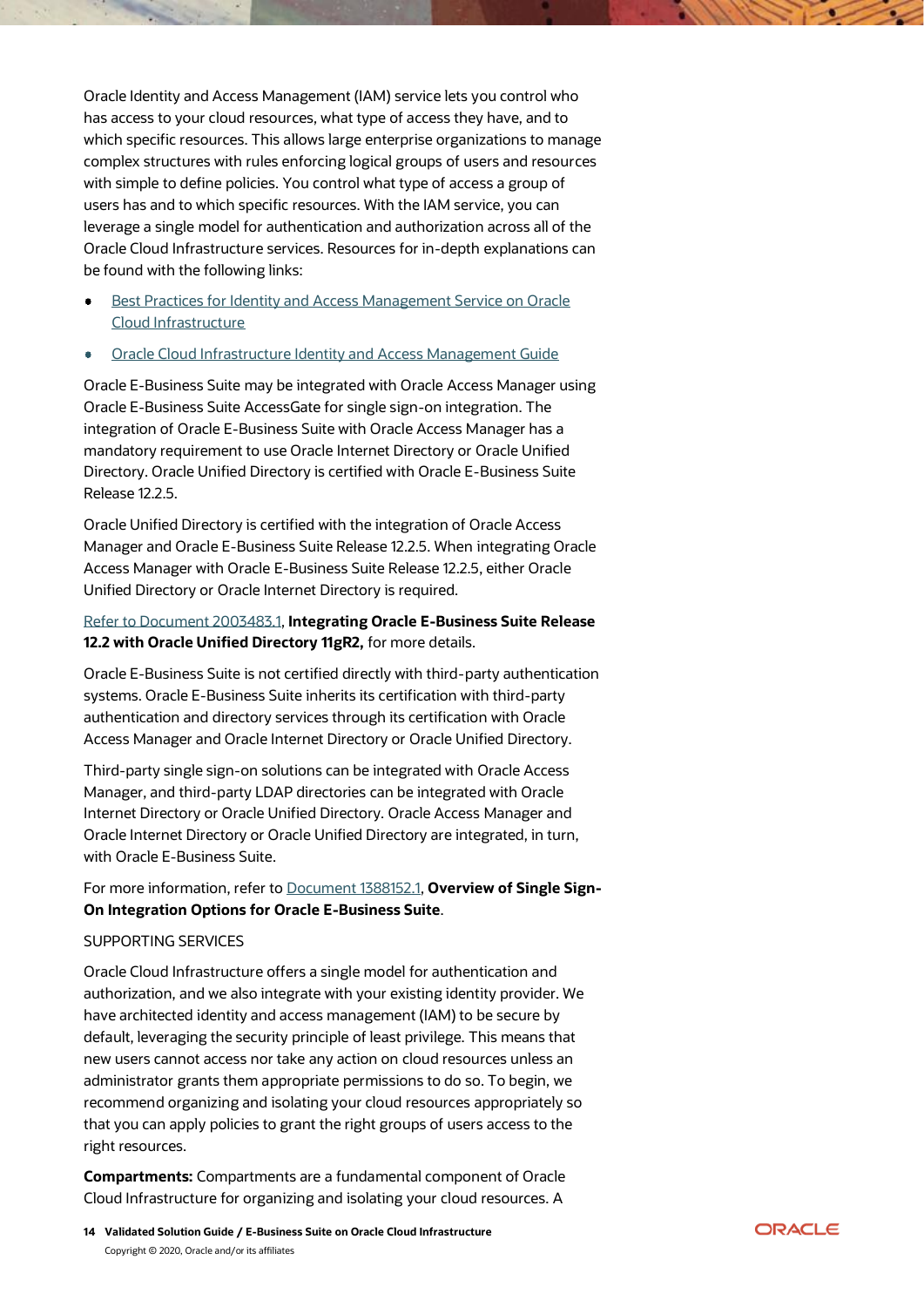common approach is to create a compartment for each major part of your organization. For example, you can place all database resources in a database compartment and only grant database administrators access. You also use them to ensure isolation between business units and to logically group resources for the purposes of measuring usage and billing. Learn more about [Compartments.](https://docs.cloud.oracle.com/iaas/Content/Identity/Tasks/managingcompartments.htm)

**Authentication and Credential Management**: By default, Oracle Cloud Infrastructure enforces a strong password policy for access to the console user interface and to the Swift client for database backups to Object Storage. Administrators can also modify password policies for all local or nonfederated users using Oracle IAM service. Each user can automatically reset their own console passwords and manage their own API keys. However, you must have administrator permissions to manage credentials for users other than yourself. Learn more about [Managing User Credentials.](https://docs.cloud.oracle.com/iaas/Content/Identity/Concepts/usercredentials.htm)

**Policies:** Leverage policies to authorize a group of users to take action on cloud resources in a specified compartment or across the tenancy. Oracle Cloud Infrastructure policies are written in human-readable language so they are simple to define and easy to understand.

**IAM for MSP / SIs:** A common use case is to have an MSP or SI manage your cloud infrastructure assets while still retaining the entitlement to operate your cloud resources. Compartments and policies can be used in conjunction to ensure clear separation of duties.

**Instance Principals:** Allow users to call IAM-protected APIs from an Oracle Cloud Infrastructure compute instance without the need to create users or manage credentials for that instance. You may have an application running on a compute instance that requires access to object storage. By grouping the appropriate compute instances as "principal" actors, you can simply attach policies to enable them to make API calls against other cloud services such as object storage.

**Federation:** Oracle IAM supports federation with Oracle Identity Cloud Service (IDCS), and any other SAML 2.0 compliant identity provider. Learn more about [Federation.](https://docs.cloud.oracle.com/iaas/Content/Identity/Concepts/federation.htm)

When you sign up for Oracle Cloud Infrastructure, your tenant administrator account is automatically federated with Oracle Identity Cloud Service. Federating with Oracle Identity Cloud Service automatically allows you to have a seamless connection between services without having to create a separate username and password for each one.

#### <span id="page-14-0"></span>Cost Management and Governance

#### OBJECTIVES

When transitioning from a CapEx model, where many costs are fixed at the implementation of a project, to an OpEx model, where costs scale up and down with the usage of the system, customers often require cost management tools to understand, control, and communicate these cloud costs within their organization. Oracle provides tools to meet these needs

Outcomes these tools can enable:

Set and manage cloud budgets

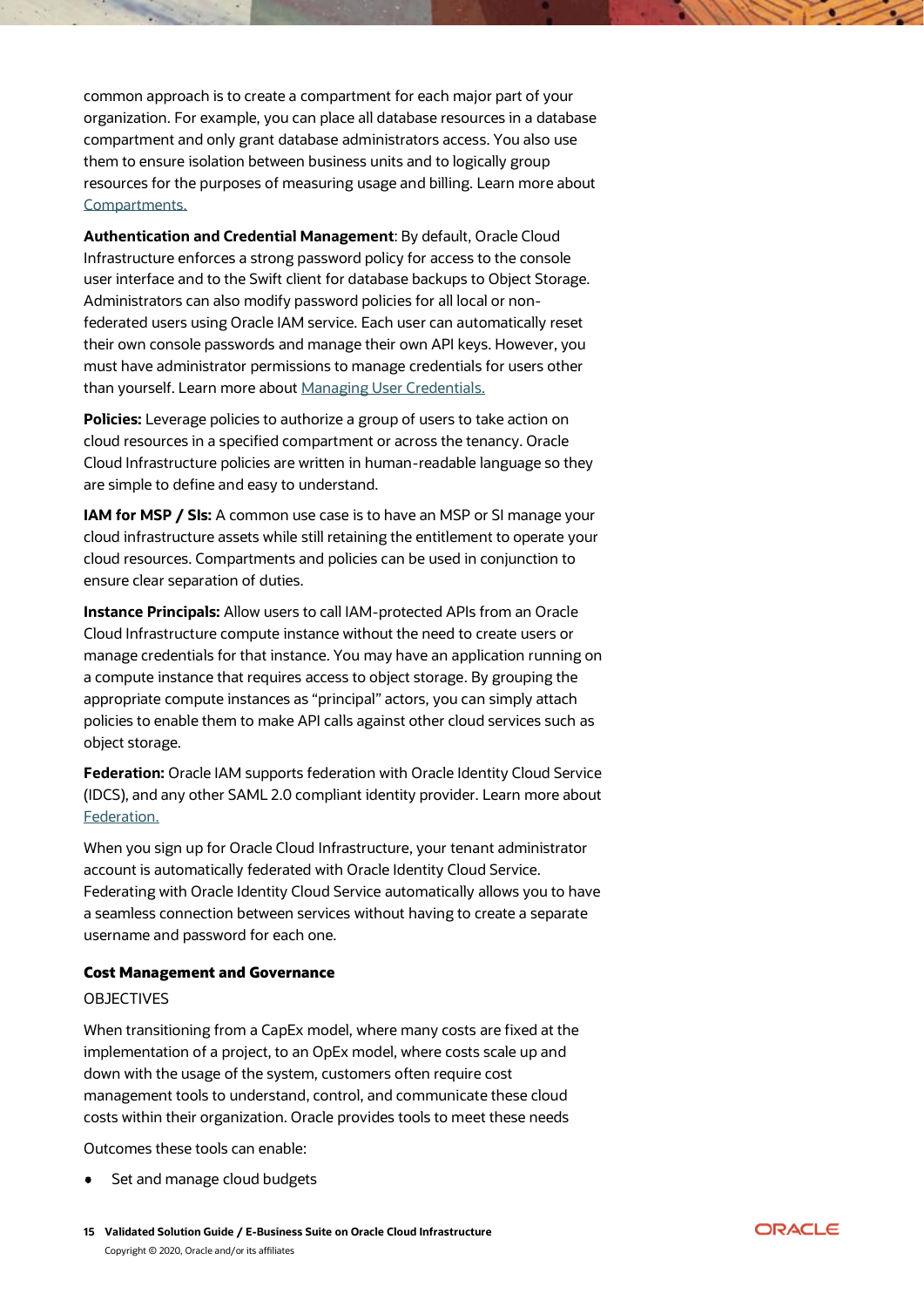- Prevent overspending
- Ensure accurate cost tracking across departments and projects
- Analyze which departments, services and projects are contributing to cloud usage over time
- Get granular usage details for invoice reconciliation
- Identify areas to optimize costs  $\bullet$

#### SUPPORTING SERVICES

**Compartments: As** discussed earlier in the Identity and Access Management section, compartments can be used to ensure isolation of cloud resources between business units. In addition, they are also used to logically group resources for the purposes of measuring usage and billing. We typically recommend creating a compartment for each major part of your organization, i.e. business unit or department. Compartments can also be nested to support sub-departments as well. Learn more about [Compartments.](https://docs.cloud.oracle.com/iaas/Content/Identity/Tasks/managingcompartments.htm)

**Tagging:** Leverage tags to track cost and usage of resources that are associated with a particular project that span multiple departments. In addition, you can streamline resource management by tagging and then scripting bulk actions on exactly the Oracle Cloud Infrastructure resources you want. Tags leverage policies and controls to ensure tagging integrity and to prevent users from creating excessive tags, duplicate tags, and manipulating existing tags. Learn more about [Tagging.](https://docs.cloud.oracle.com/en-us/iaas/Content/Tagging/Concepts/taggingoverview.htm)

**Budgets:** Once resources are assigned to compartments, e.g. matching specific use-cases or departments, or regions, budgets and alerts can be configured, so that unexpected usage is flagged before a budget is actually exceeded. Learn more abou[t Budgets.](https://docs.cloud.oracle.com/iaas/Content/Billing/Concepts/budgetsoverview.htm)

**Cost Analysis:** The billing cost analysis dashboard can help visualize the big buckets that are contributing to cloud usage and cost, namely cloud service, compartments and tags. With proper tagging, an analyst or administrator can use this tool to identify the difference between increased production or dev / test usage, as well as the difference between increased usage of storage versus networking. Learn more about [Cost Analysis.](https://docs.cloud.oracle.com/iaas/Content/GSG/Concepts/costs.htm)

**Detailed Usage Reports:** CSV files containing detailed resource-level and hour-by-hour data, including all associated metadata, i.e. tags and compartments. Export detailed usage reports as CSV files and import into existing business intelligence tools for invoice reconciliation use cases, to get more granularity into your bill and to identify areas for cost optimization. For example, you can leverage the detailed usage data and combine with CPU utilization data from Oracle Cloud Infrastructure Monitoring service to identify instances with low CPU utilization to shut down. Learn more about [Usage](https://docs.cloud.oracle.com/iaas/Content/Billing/Concepts/usagereportsoverview.htm)  [Reports.](https://docs.cloud.oracle.com/iaas/Content/Billing/Concepts/usagereportsoverview.htm)

### <span id="page-15-0"></span>Monitoring

#### OBJECTIVES

You need to be able to monitor the health and capacity of cloud infrastructure resources in order to optimize performance at all times and in real time. Objectives include ensuring availability and performance in the cloud and detecting and fixing anomalies before they can impact your business.

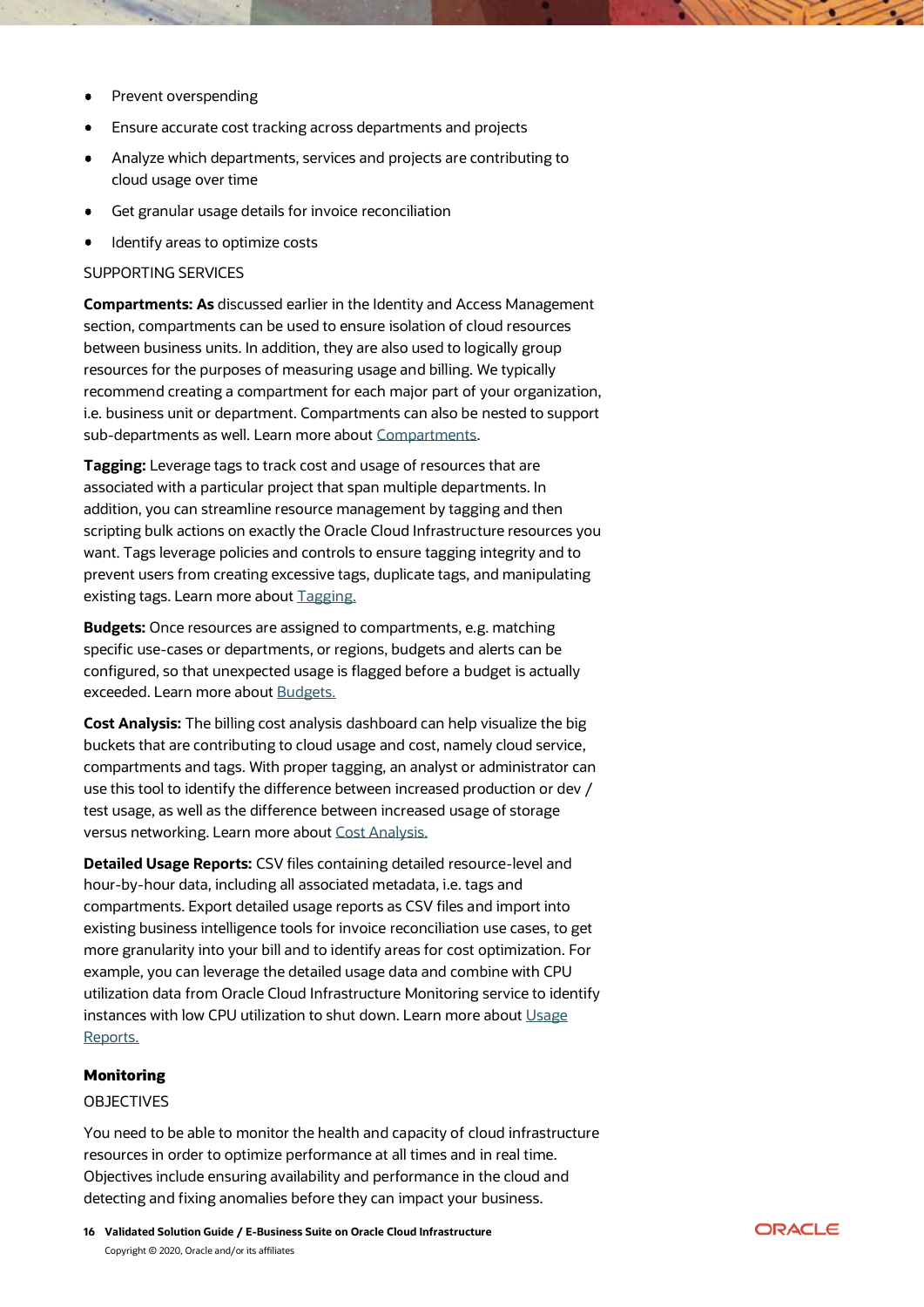Additionally, you may require the visibility to identify bottlenecks and underutilized resources to optimize accordingly.

# SUPPORTING SERVICES

**Infrastructure Monitoring**: Chances are, you are already leveraging monitoring tools like Oracle Enterprise Manager and Oracle Management Cloud for your existing deployment. Oracle Cloud Infrastructure offers infrastructure monitoring natively within the console, but it can also support your existing monitoring tools. Oracle recommends the following monitoring tools.

> **Multi-Tier Monitoring of Hybrid / Multi-Cloud Environments:** For most multi-tier migration scenarios, we recommend leveraging Oracle Management Cloud. Oracle Management Cloud provides integrated monitoring across hybrid and multi- cloud environments. It performs monitoring through use of agents across various tiers from infrastructure to application performance, security, and even end-user activity. And it integrates with Oracle Enterprise Manager for Oracle Database performance and capacity analytics. Learn more about [Oracle Management Cloud](https://docs.oracle.com/en/cloud/paas/management-cloud/index.html) and [Oracle Enterprise Manager.](https://cloudmarketplace.oracle.com/marketplace/en_US/listing/51275099)

> **Oracle Cloud Infrastructure Monitoring:** Cost-effective and out-ofthe-box metrics and dashboards are provided for IT to monitor cloud resources such as compute instances, block volumes, virtual NICs, load balancers, and object storage buckets natively within the Oracle Cloud Infrastructure console. For example, you can leverage Monitoring to track CPU utilization, memory utilization and integrate with compute autoscaling. You can also integrate with open-source visualization tools, run your own metrics queries, and have your applications emit their own custom metrics, enabling you to visualize, monitor and alarm on all critical time-series data from one place in the console. Learn more about [Metrics](https://docs.cloud.oracle.com/en-us/iaas/Content/Monitoring/Concepts/monitoringoverview.htm) an[d Alarms.](https://docs.cloud.oracle.com/iaas/Content/Monitoring/Concepts/alarmsbestpractices.htm) Oracle Cloud Infrastructure performs agentless monitoring. Currently this native infrastructure monitoring service does not monitor database services. For that, we recommend either Oracle Management Cloud or Oracle Enterprise Manager, depending on if Oracle Database is deployed on-premises or as a cloud service.

#### <span id="page-16-0"></span>OCI Network Architecture Overview

#### OBJECTIVES

The primary objectives for the networking and connectivity architecture is to provide secure, high-speed connectivity between your cloud resources and any users and / or systems that would need to access those resources. Additionally, it illustrates mechanisms by which you can design a network topology that best meets your needs, with the ability to isolate resources between bastion host, application tiers, database tiers and load balancing for security and management purposes.

Outcomes this architecture can provide:

- Isolation from other customers and your other workloads
- Network-level isolation between web / application tiers and database tiers
- Monitoring and management access to all application and database tiers
- **17 Validated Solution Guide / E-Business Suite on Oracle Cloud Infrastructure** Copyright © 2020, Oracle and/or its affiliates

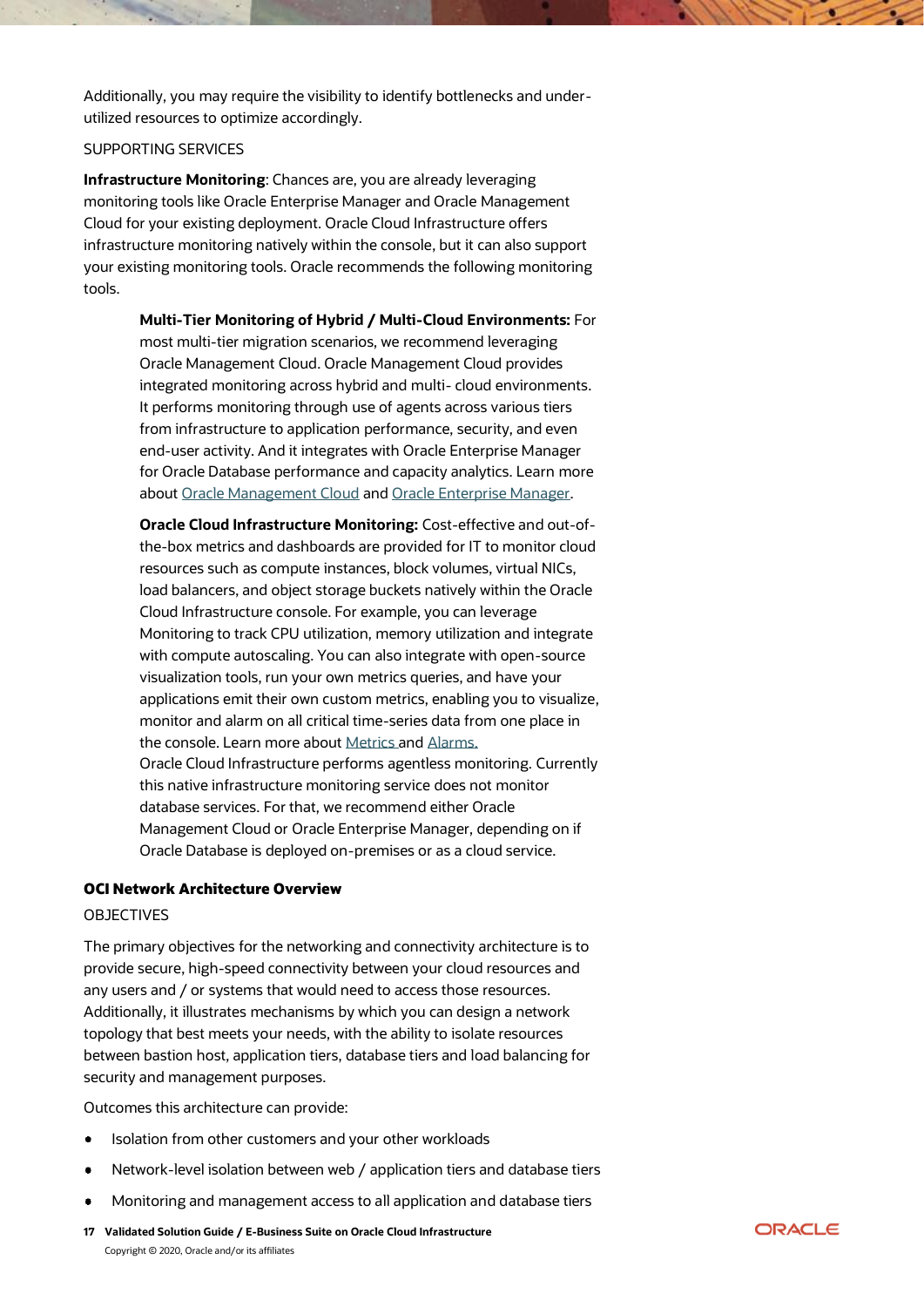- Private / dedicated access from corporate campus(es) to the application via private network links
- Ensuring low latency between cloud environment and your data center
- Secure network access to the application via encrypted links over the public internet
- Private network connectivity to other systems or services hosted on Oracle Cloud Infrastructure
- Load-balancing across multiple application nodes for performance and availability

# REFERENCE ARCHITECTURE

Provisioning Oracle E-Business Suite on Oracle Cloud Infrastructure or migrate Oracle E-Business Suite environments from your data center to Oracle Cloud Infrastructure, you can plan a multi-host, secure, highavailability topology. Each of the following network architectures have their own benefits but with added complexity and cost. The network topology used will be based on your customer requirements, Availability, Reliability, Performance and Cost. As a general practice, Oracle recommends creating separate subnets for your instances, such as bastion host, database, application, and load balancer instances to ensure that appropriate security requirements can be implemented across the different subnets. You can create instances in a private or a public subnet based on whether you want to permit access to the instances from the internet. Instances that you create in a public subnet are assigned a public IP address, and a Private IP Address, and you can access these instances from the Internet. You can't assign a public IP address to instances created in a private subnet. Therefore, you will not be able to access these instances via the internet but only with direct connections like VPN IPSec or FastConnect. However, a NAT gateway can be used to provide outbound Internet access, if needed.

An understanding of networking architecture terms and best practices are used for are describe with the following components:

> **Application Tier:** This tier contains more than one instance of an Oracle E-Business Suite application to provide high availability. Set up multiple instances of an application in separate fault domain to ensure that you can continue accessing the application even if an application instance goes down.

**Database Tier:** This tier contains Oracle Cloud Infrastructure Database instances. For high availability requirements, Oracle recommends using Oracle Real Application Clusters database on a two-node virtual machine database system or Oracle Database Exadata Cloud Service.

**Bastion Host:** The bastion host is an optional component that can be used as a jump server to access instances in the private subnet. A bastion host is an Oracle Cloud Infrastructure Compute instance that uses Linux as its operating system. Place the bastion host in a public subnet and assign it a public IP address to access it from the Internet.

**Load Balancer Tier:** This tier contains Oracle Cloud Infrastructure Load Balancing. It receives requests from application users, and then

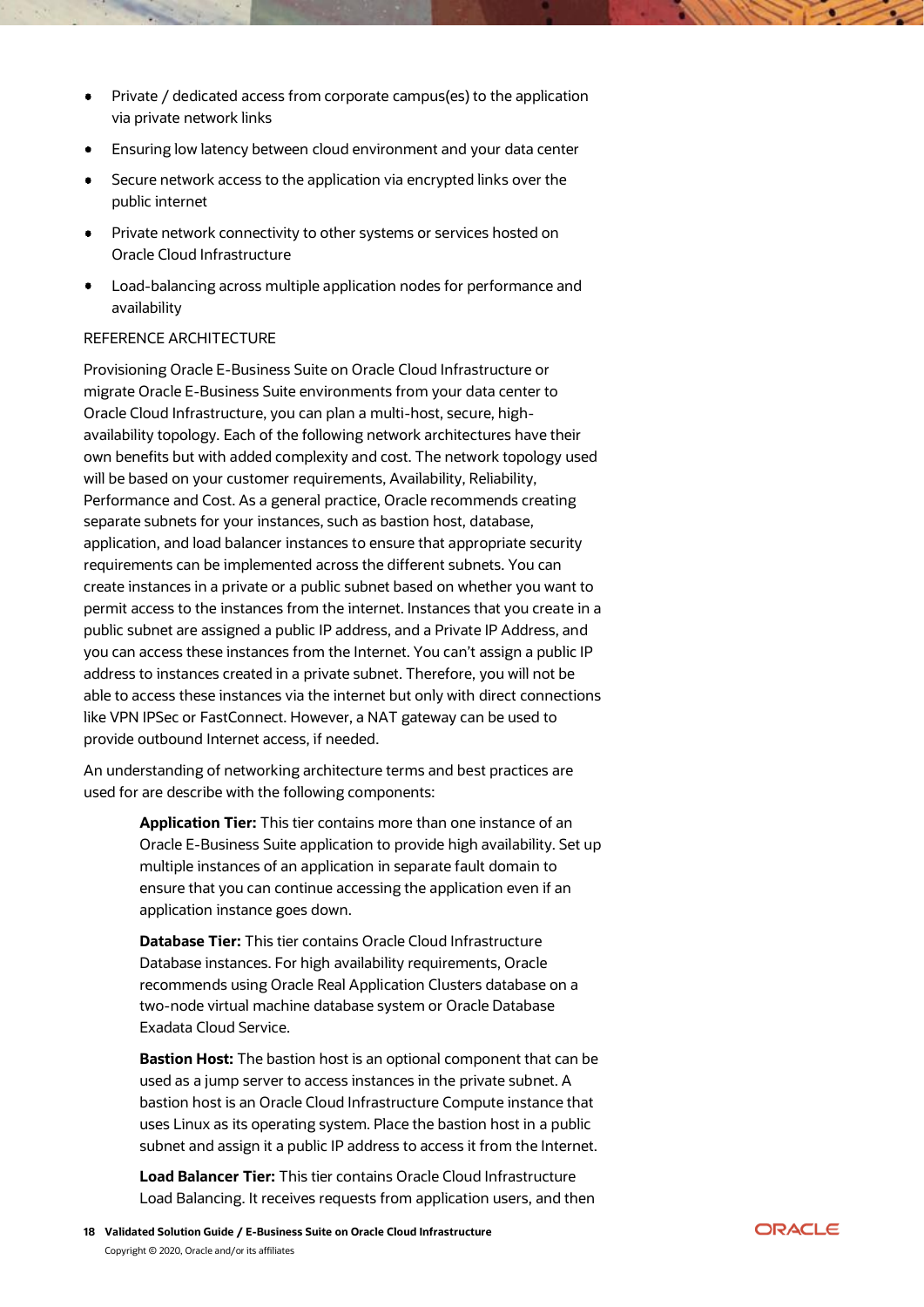load balances traffic to Oracle E-Business Suite application servers. Use Oracle Cloud Infrastructure Load Balancer to distribute traffic to your application instances within a VCN.

This service provides a primary and standby instance of the load balancer to ensure that if the primary load balancer goes down, the standby load balancer forwards the requests.



Image 4 OCI Network Architecture overview

# <span id="page-18-0"></span>On-Premises Network Connectivity to OCI Methods

E-Business Suite customers are demanding secure and

performant connectivity in the cloud when connecting to the

Oracle Virtual Cloud Network (VCN) when designing and implementing their networks. Like in a traditional datacenter, customers assign their own private IP address space, create subnets, define route tables, and configure firewalls. Customers may create isolated VCNs for standalone applications such as a corporate web site, or provision VCN resources as an extension of their corporate network. Regardless of the purpose for which a customer deploys resources into a VCN, customers have three options to reliably connect to their resources.

# FASTCONNECT

The FastConnect Service is a network connectivity alternative to using the public internet for connecting a customer's network with the Oracle Cloud. Using FastConnect, customers can establish a private connection between their existing physical network and their Virtual Cloud Network (VCN), and access their VCN using private IP addresses (RFC 1918).

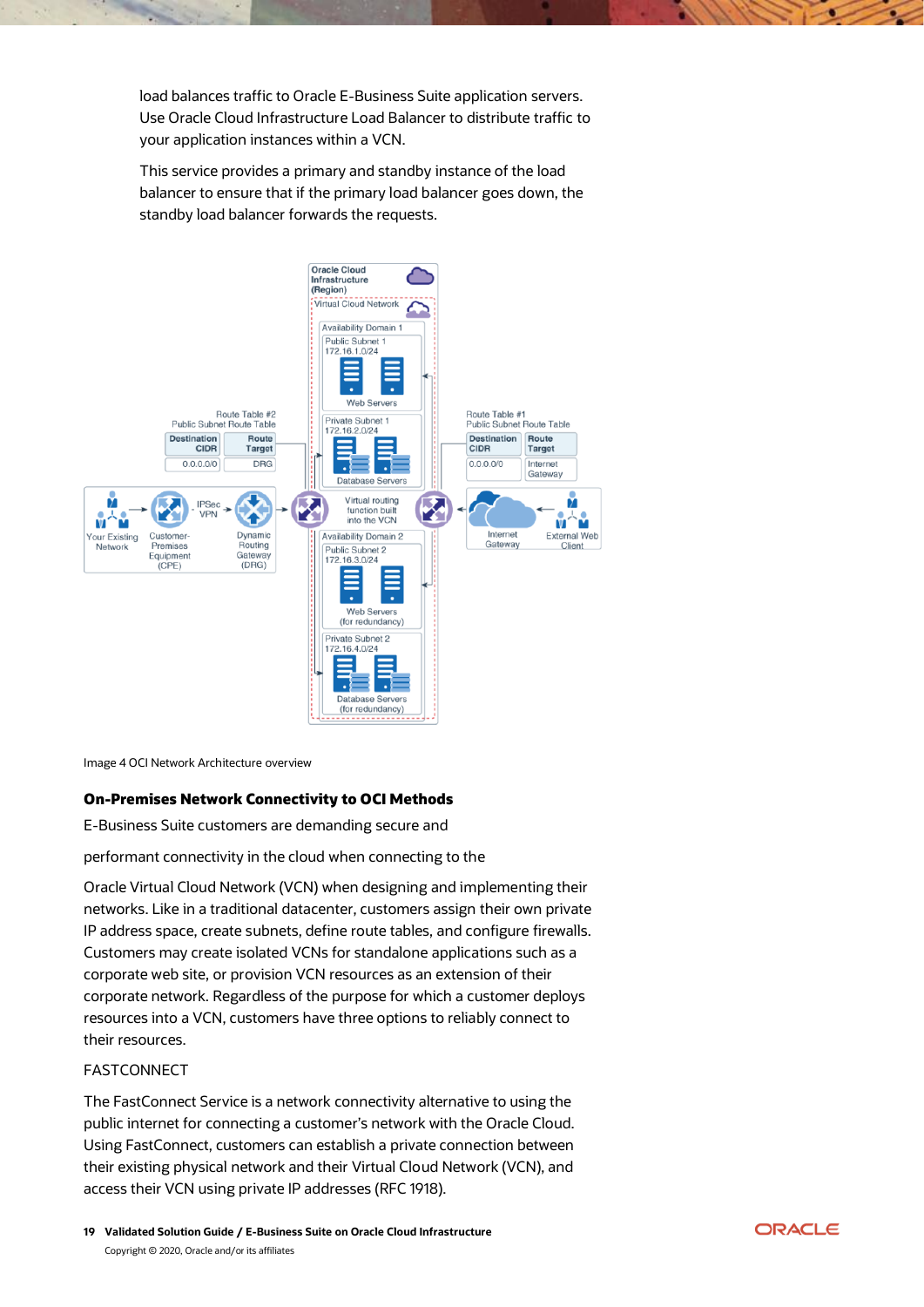Connections are established in two ways, a.) by co-locating with Oracle in a FastConnect location or b.) by connecting via a FastConnect provider. For the listing of current network providers and exchange services available, please follow the link [FastConnect Network Providers and Exchange Services.](https://www.oracle.com/cloud/networking/fastconnect.html) Too understand the detailed steps that are required for setting a FastConnect service within OCI, please refer to the following documentation Setting Up [FastConnect on OCI.](https://docs.cloud.oracle.com/iaas/Content/Network/Concepts/fastconnect.htm)

For both service types Oracle provides the building blocks so customers can establish redundant connections using both VPN and FastConnect.

#### INTERNET-BASED VPN

IPSec VPNs provide encryption over the public Internet. The VPN service provides multiple, redundant data center VPN tunnel endpoints using standards-based IPSec encryption. To understand the detailed steps that are required for setting a IPSec VPN service within OCI, please refer to the following documentatio[n Setting Up an IPSec VPN on OCI.](https://docs.cloud.oracle.com/iaas/Content/Network/Tasks/settingupIPsec.htm) For a list of VPN devices we have tested and that are known to work with the VPN service and generic customer premises equipment (CPE) configuration information please view the [CPE Configuration Information](https://docs.cloud.oracle.com/iaas/Content/Network/Tasks/configuringCPE.htm)

#### INTERNET

The public internet reliably connects resources anywhere in the world. Oracle provides redundant data centers, multiple Internet Service Providers (ISP), and ISP circuits that connect every Oracle Cloud Infrastructure region to the Internet. Internet based resource can be accessed directly from Oracle Cloud, or if you require greater control over how hosts in your tenancy access external resources you can also route through your site, for example if you need to use existing proxies or content inspection systems.

The connectivity architecture is based on the customer's requirements for reliability, security, performance and user access that is defined by their E-Business Suite environment. For a detailed explanation with architecture examples for your connectivity options with OCI refer to the following link [VCN Connectivity: Flexible Options for Your Most Demanding Applications](https://blogs.oracle.com/cloud-infrastructure/vcn-connectivity-flexible-options)  [and Workloads.](https://blogs.oracle.com/cloud-infrastructure/vcn-connectivity-flexible-options)

# <span id="page-19-0"></span>Resiliency, High Availability, and Disaster Recovery

#### OBJECTIVES

- $\bullet$ Server redundancy via multiple active-active nodes at each application tier
- Redundancy strategy for database tier
- Backup strategy for non-database tiers
- Backup requirements for database tier
- DR within a single region
	- Active-Active components across ADs Active-Passive components across ADs – Regional subnets across ADs
	- Load-balancing across ADs
	- Storage synchronization across ADs
- **20 Validated Solution Guide / E-Business Suite on Oracle Cloud Infrastructure** Copyright © 2020, Oracle and/or its affiliates

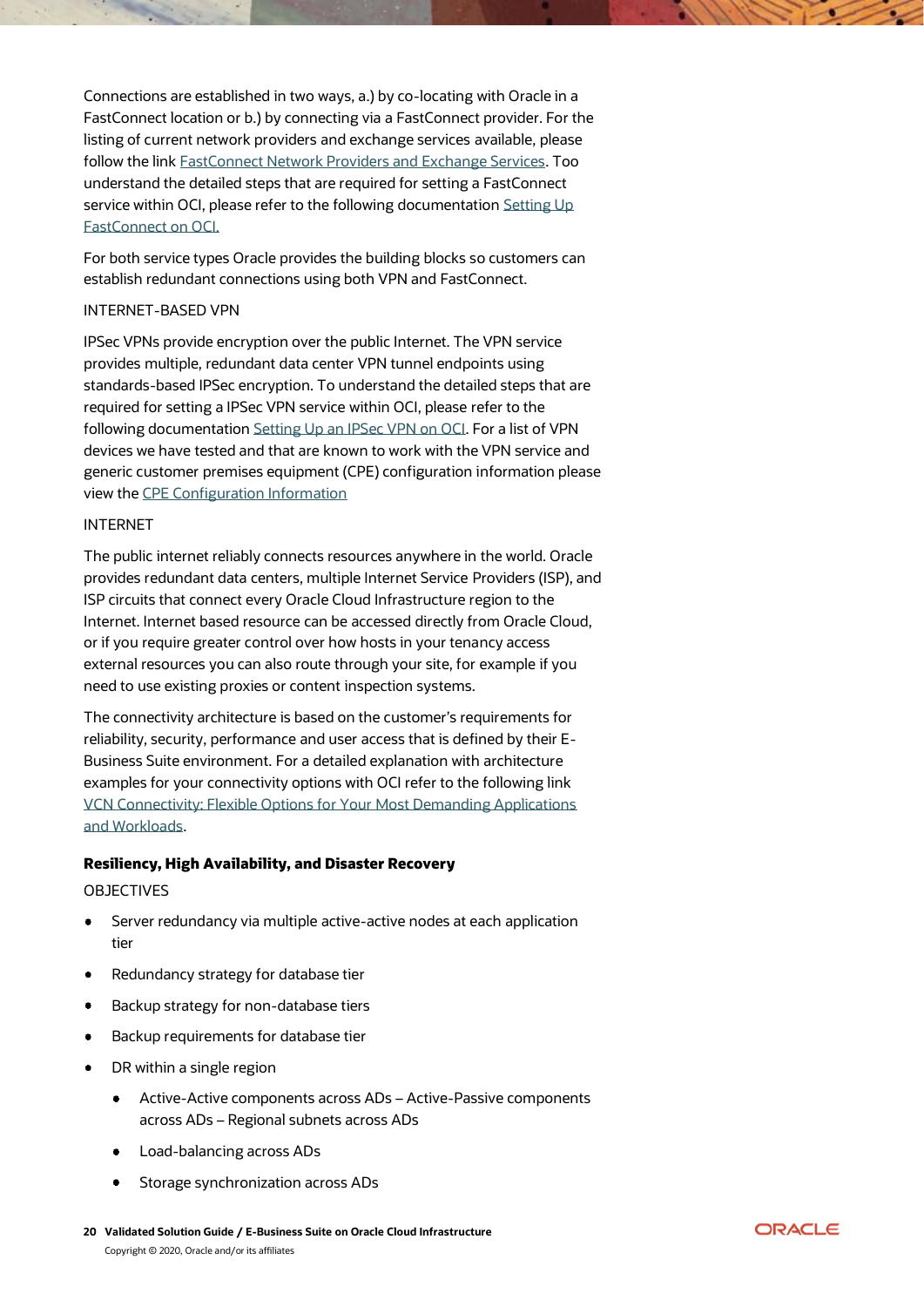- Database DR across ADs
- DR across multiple regions
	- Application replication between regions
	- Storage replication between regions
	- Cross-region copy lets you asynchronously copy object storage datasets – Cross-regionbackupcopyforblockvolumes
	- $\bullet$ Database protection between regions

Reference architectures follow.

# <span id="page-20-0"></span>Oracle E-Business Suite Deployment Examples

Oracle E-Business Suite has a flexible logical architecture, and Oracle cloud infrastructure provides several capabilities that complement the EBS's deployment options, including options for high availability and for very high performance. You may also optionally configure your environment for disaster recovery. Selecting your deployment architecture is based on a number of factors including but not limited to: performance, user concurrency, and operational requirements. Business requirements, such as availability and disaster recovery have to be taken into consideration. Each has a consideration into the design and application of the cloud architecture.

You can design your Oracle E-Business Suite deployment on Oracle Cloud Infrastructure in a single availability domain, across multiple availability domains, or in multiple regions.

- **[Single Availability Domain:](https://docs.oracle.com/en/solutions/terraform-cloud-infrastructure-ebusiness-suite/index.html%23GUID-1F8ACA7B-C147-446F-A4A4-AD70E4ECCA66)** You can deploy Oracle E-Business Suite in a single availability domain and still ensure high availability by setting up multiple application instances. Use this architecture when you want to ensure that your application is available even when an application instance goes down. The other available application instances in the availability domain continue to process the requests.
- **[Multiple Availability Domains:](https://docs.oracle.com/en/solutions/terraform-cloud-infrastructure-ebusiness-suite/index.html%23GUID-43B8797E-A2BD-4CA2-A4A9-0E19DB15DA3B)** Use this architecture when you want to ensure that E-Business Suite is available even when one availability domain goes down. You can still access the application instances in another availability domain.
- **[Multiple Regions:](https://docs.oracle.com/en/solutions/terraform-cloud-infrastructure-ebusiness-suite/index.html%23GUID-43B8797E-A2BD-4CA2-A4A9-0E19DB15DA3B)** Use this architecture when you want to set up a disaster recovery site for E-Business Suite in a different region. This architecture is essentially the same as the multiple availability domain architecture, but instead of creating resources in a second availability domain in the same region, you create resources in another region.

#### <span id="page-20-1"></span>Deploying Oracle E-Business Suite in a Single Availability Domain

This architecture shows the deployment of an Oracle E-Business Suite application in a single availability domain while ensuring high availability.

The architecture consists of a virtual cloud network (VCN) with the bastion, load balancer, application, and database hosts placed in separate subnets of VCN in a single availability domain. In the following architecture diagram, the bastion host is deployed in a public subnet, and all the other instances are deployed in private subnets. You can place the different instances in public or private subnets based on your business requirements.

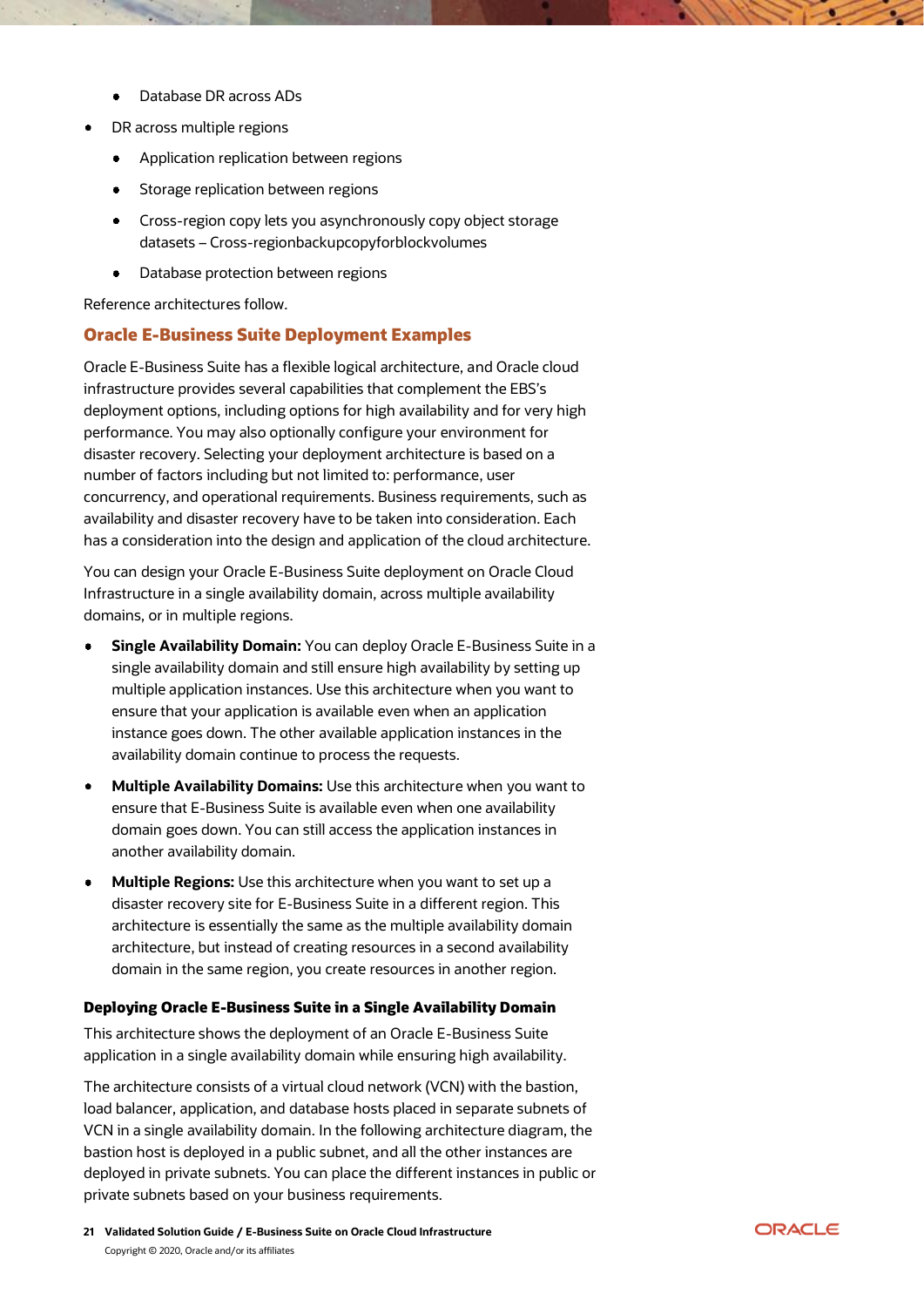In this architecture, multiple application instances are deployed in an availability domain to ensure high availability. This ensures that your application is available even when an application instance goes down. The other available application instances in the availability domain continue to process the requests. This high availability of an application within an availability domain can be achieved by placing application instances in separate fault domains. Fault domains enable you to distribute your instances so that they are not on the same physical hardware within a single availability domain. As a result, a hardware failure or hardware maintenance that affects one fault domain does not affect instances in other fault domains.

Instances in the private subnet require outbound connection to the Internet to download patches as well as to apply operating system and application updates. All application instances in the availability domain are active. The load balancer instances receive requests and send it to the application servers. The application servers process these requests and forward it to the database instances. You can access the instances in private subnets over port 22 through the bastion host or the Dynamic Routing gateway (DRG) if you have set up an IPSec VPN tunnel between your data center and Oracle Cloud Infrastructure DRG.

This architecture supports the following components:



Image 5 Architecture for deployment of an Oracle E-Business Suite application in a single availability domain

**22 Validated Solution Guide / E-Business Suite on Oracle Cloud Infrastructure** Copyright © 2020, Oracle and/or its affiliates

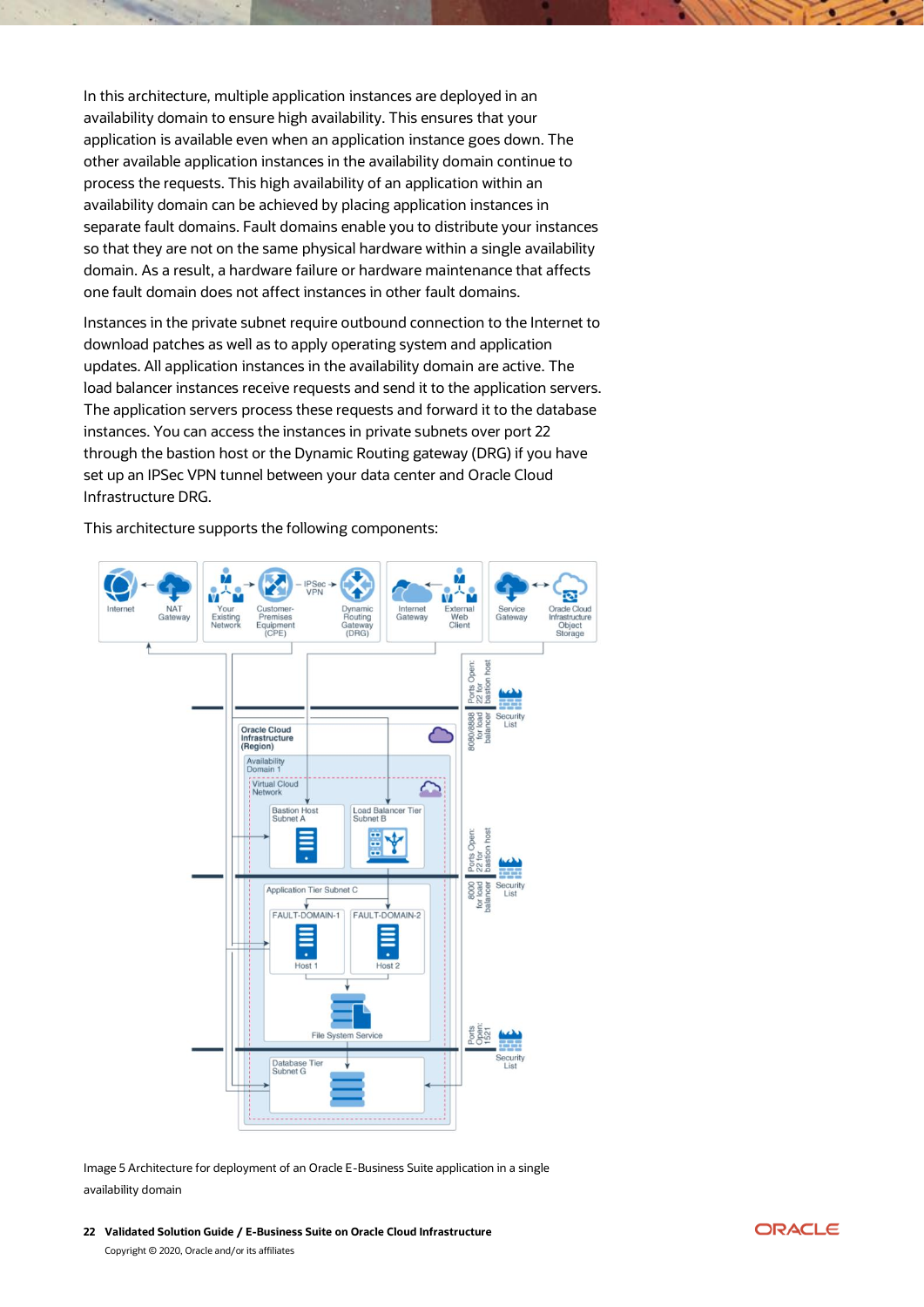**Bastion Host:** The bastion host is an optional component that can be used as a jump server to access instances in the private subnet. A bastion host is an Oracle Cloud Infrastructure Compute instance that uses Linux as its operating system. Place the bastion host in a public address to access it from the Internet. To provide an additional level of security, you can set up security lists to access the bastion host only from the public IP address of your onpremises network.

**Load Balancer Tier:** This tier contains Oracle Cloud Infrastructure Load Balancing. It receives requests from application users, and then load balances traffic to Oracle E-Business Suite application servers.

**Application Tier:** This tier contains more than one instance of an Oracle E-Business Suite application to provide high availability. Set up multiple instances of an application in separate fault domain to ensure that you can continue accessing the application even if an application instance goes down.

**Database Tier:** This tier contains Oracle Cloud Infrastructure Database instances. For high availability requirements, Oracle recommends using Oracle Real Application Clusters database on a two-node virtual machine database system or Oracle Database Exadata Cloud Service.

# <span id="page-22-0"></span>Deploying Oracle E-Business Suite in Multiple Availability Domains

This architecture shows the deployment of an Oracle E-Business Suite application across multiple availability domains. It shows a virtual cloud network (VCN) with the bastion, load balancer, application, and database instances placed in separate subnets across two availability domains.

Multiple application servers are deployed in each availability domain to ensure high availability within an availability domain. All application servers within an availability domain are deployed across different fault domains. By using different fault domains, application instances are protected against unexpected hardware failures and planned outages due to hardware maintenance. In addition, to ensure availability in case the primary availability domain is not available, redundant instances are created in another availability domain. In the architecture diagram, the instances in Availability Domain 1 are active and the instances in Availability Domain 2 are on standby.

When the instances in Availability Domain 1 are active, the load balancer in Availability Domain 1 will direct traffic only to these instances. It won't direct traffic to application server instances in Availability Domain 2. If Availability Domain 1 is not available, then you'll have to manually switch over to the other availability domain. In this scenario, the load balancer, application, and database server instances in Availability Domain 2 become active. The load balancer in Availability Domain 2 accepts requests and forwards them to application servers in Availability Domain 2.

For a seamless failover across availability domains, use logical host names for the Oracle E-Business Suite database and application instances. Use the same logical host names on the primary and standby sites to reduce the effort for reconfiguring instances during switchover or failover.

This architecture supports the following components:

**Application Tier:** Multiple application servers are set up in each availability domain to ensure high availability. The application servers in Availability Domain 1 are in the active state, and the application servers in the Availability

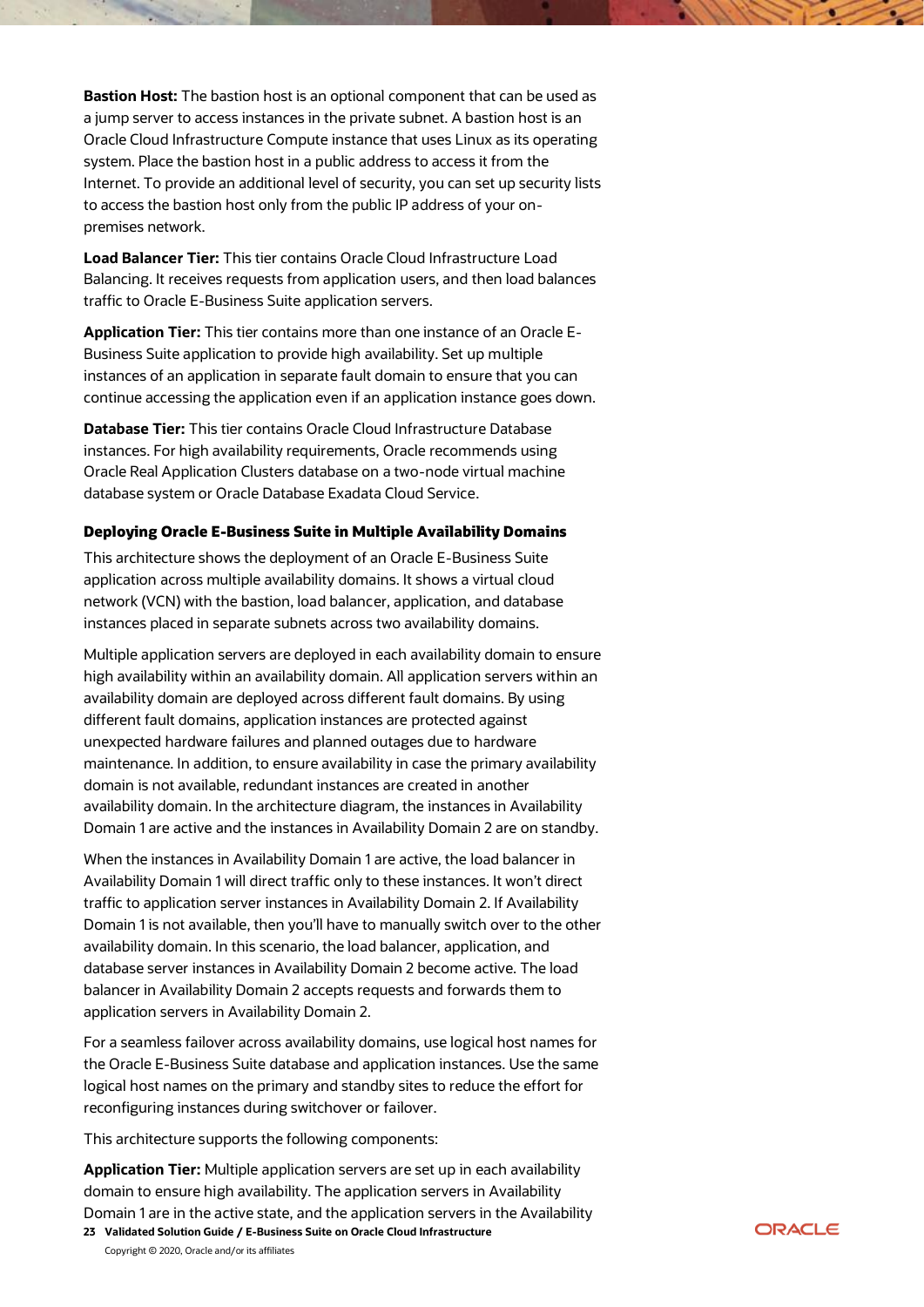Domain 2 are in the passive state. To synchronize application servers across availability domains, use rsync. Oracle recommends deploying the Oracle E-Business Suite multitier setup with shared application binaries. Use Oracle Cloud Infrastructure File Storage to create a shared file system to share Oracle E- Business Suite application binaries.

**Database Tier:** Set up highly-available database instances in both availability domains. The architecture diagram shows that the database servers in Availability Domain 1 are active and the database servers in Availability Domain 2 are on standby. To replicate the database across availability domains, use either Oracle Active Data Guard or Oracle Data Guard.

**Load Balancer Tier:** Oracle Cloud Infrastructure Load Balancing distributes traffic across the application servers in an availability domain. Set up private load balancers in both of the availability domains. The load balancer in Availability Domain 1 is in the active state, and the load balancer in Availability Domain 2 is in the passive state. The active load balancer distributes traffic only to the active application servers in Availability Domain 1 and not to the passive application servers in Availability Domain 2.

**Bastion Host:** The bastion host is an optional component that you can use as a jump server to access the application and database instances. For high availability, deploy a bastion host in both availability domains.



Image 6 Architecture for the deployment of an Oracle E-Business Suite application across multiple availability domains

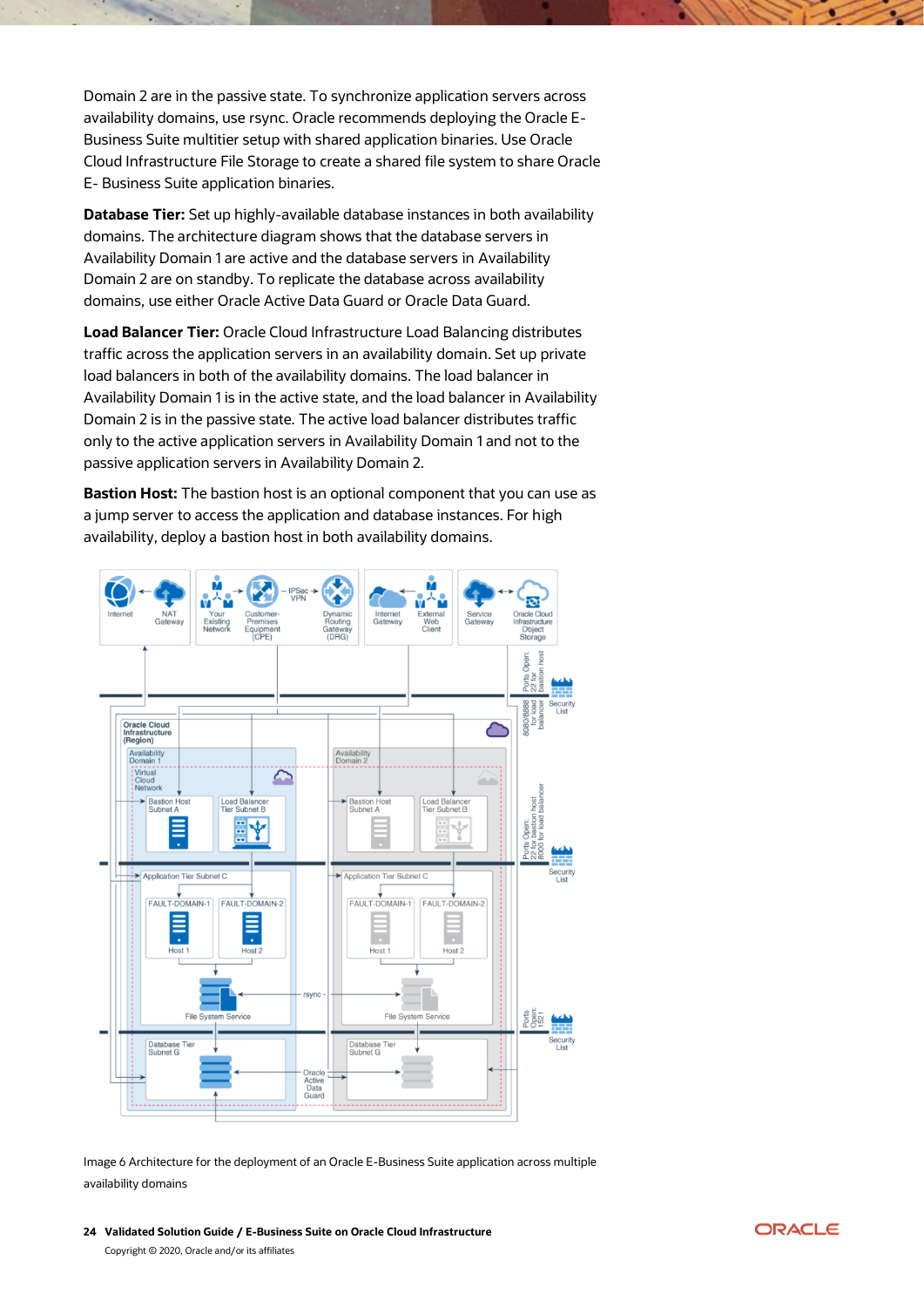#### <span id="page-24-0"></span>Oracle E-Business Suite on OCI with Disaster Recovery Architecture

This option is a variant of the multiple node architecture. It is comprised of the same components, however, the database is deployed to Oracle's Platformas-a-Service (PaaS). You may subscribe to DBCS (Single Instance), DB Systems (Single Instance) or Exadata DB System for the Oracle E-Business Suite database. You may provision a multi–node Oracle E-Business Suite environment or perform a Lift and Shift of an existing on-premises Oracle E-Business Suite Release 12.2 or 12.1.3 Environment. The use of the

Lift and Shift automation provides an expedited capacity for migration with reduced risk and shorter a time period for project completion.

Just as you may use Oracle Real Application Clusters (RAC) or Data Guard for disaster recovery, you can use them in Oracle Cloud.

The following diagram is an example of a multi-node Oracle E-Business Suite installation on OCI for the application tier with PaaS services for the database tier.



Image 7 Example of a multi-node Oracle E-Business Suite installation on OCI for the application tier with PaaS services for the database tier

The primary environment is deployed to Availability Domain 1 in Region 1, a secondary site for high availability is deployed to Availability Domain 2 in Region 1 and a disaster recovery environment is deployed in Availability Domain 1 in Region 2. Note that the primary environment and secondary environment as well as the disaster recovery environment are all activepassive – meaning only the primary site is active for online users and transactions.

# <span id="page-24-1"></span>**Conclusion**

Many enterprises rely on Oracle Database and software like Oracle E-Business Suite to power their business. Automations provided by Oracle make it easier to move these workloads to Oracle cloud.

Oracle has a public cloud Infrastructure-as-a-Service offering – Oracle Cloud Infrastructure – and decades of experience provisioning and running Oracle products. Our hardware choices, staff expertise, and long-honed IT processes are all best-of-breed for managing Oracle workloads, and make Oracle Cloud Infrastructure the best place to host applications like E-Business Suite.

Migrating your existing Oracle applications such as Oracle E-Business Suite to Oracle Cloud Infrastructure helps you:

- Manage solutions and applications not infrastructure.
- Focus on your core business, not on IT
- **25 Validated Solution Guide / E-Business Suite on Oracle Cloud Infrastructure** Copyright © 2020, Oracle and/or its affiliates

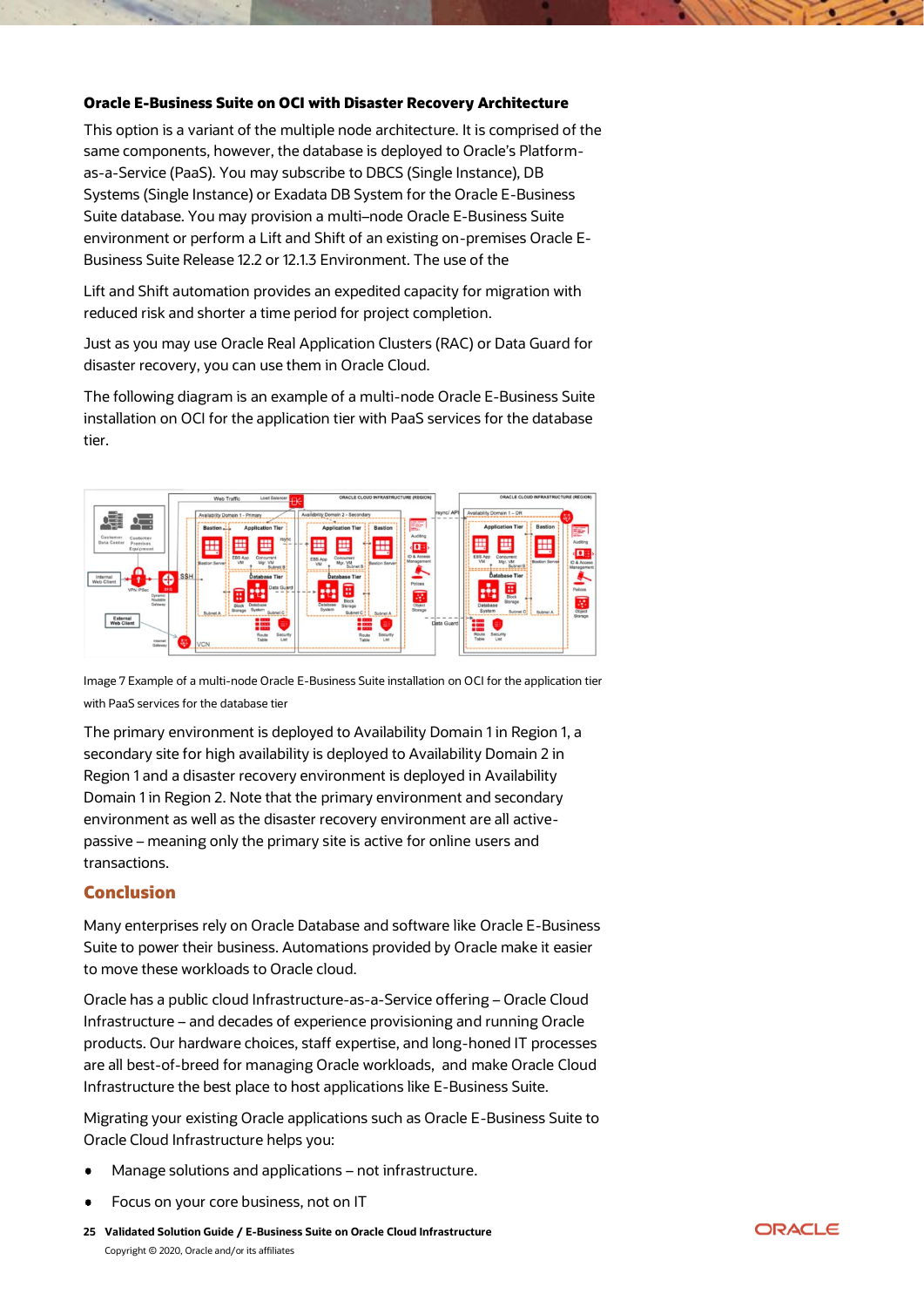- Improve performance and availability
- Reduce costs

Several architecture configurations are available to match your current onpremises design. With the Oracle E-Business Suite Lift and Shift capability, moving from on-premises, operational risk has been reduced with improved success on all migrations. OCI is also very cost-effective for rapid deployment and removal of test and QA environments.

A good place to continue to learn about the most up-to-date information on EBS is with the [EBS blog E-Business Suite and Oracle Cloud.](https://blogs.oracle.com/ebsandoraclecloud/e-business-suite-and-oracle-cloud) Documentation for EBS on OCI can be found at [Oracle E-Business Suite on Oracle Cloud.](https://docs.oracle.com/cd/E72030_01/infoportal/ebsoc.html)  Oracle Support provide MOS Notes with the most up-to-date information, as the primary starting point for EBS on OCI refer to [Getting Started with Oracle](https://support.oracle.com/epmos/faces/DocumentDisplay?_afrLoop=460177465310897&id=2517025.1&_afrWindowMode=0&_adf.ctrl-state=2ohso8d4s_53)  [E-Business Suite on Oracle Cloud Infrastructure \(Doc ID 2517025.1\).](https://support.oracle.com/epmos/faces/DocumentDisplay?_afrLoop=460177465310897&id=2517025.1&_afrWindowMode=0&_adf.ctrl-state=2ohso8d4s_53) Oracle also provides a "Solutions" page where content is created by multitude of Oracle sources and provides examples of architectures, migrations, networking and overall general information on EBS running on the OCI platform. This solutions page can be found at [E-Business Suite Solutions on OCI.](https://docs.oracle.com/en/solutions/solutions.html?search=E-Business%20Suite&page=0&is=true&sort=0)

#### <span id="page-25-0"></span>Additional Resources

- [Oracle E-Business Suite on Oracle Cloud](file://///users/ema/Documents/OCI/Assets/SolutionGuides_DigitalCampaign/Additional%20Resources%20•%20Oracle%20E-Business%20Suite%20on%20Oracle%20Cloud%20–%20Quick%20References%20•%20Oracle%20Applications%20on%20Oracle%20Cloud%20Learning%20Library%20•%20Oracle%20E-Business%20on%20Oracle%20Cloud%20Blog%20•%20Getting%20Started%20with%20Oracle%20E-Business%20Suite%20on%20Oracle%20Cloud%20(My%20Oracle%20Support%20Knowledge%20Document%202066260.1))  Quick References
- [Oracle Applications on Oracle Cloud Learning Library](file://///users/ema/Documents/OCI/Assets/SolutionGuides_DigitalCampaign/Additional%20Resources%20•%20Oracle%20E-Business%20Suite%20on%20Oracle%20Cloud%20–%20Quick%20References%20•%20Oracle%20Applications%20on%20Oracle%20Cloud%20Learning%20Library%20•%20Oracle%20E-Business%20on%20Oracle%20Cloud%20Blog%20•%20Getting%20Started%20with%20Oracle%20E-Business%20Suite%20on%20Oracle%20Cloud%20(My%20Oracle%20Support%20Knowledge%20Document%202066260.1))
- [Oracle E-Business on Oracle Cloud Blog](file://///users/ema/Documents/OCI/Assets/SolutionGuides_DigitalCampaign/Additional%20Resources%20•%20Oracle%20E-Business%20Suite%20on%20Oracle%20Cloud%20–%20Quick%20References%20•%20Oracle%20Applications%20on%20Oracle%20Cloud%20Learning%20Library%20•%20Oracle%20E-Business%20on%20Oracle%20Cloud%20Blog%20•%20Getting%20Started%20with%20Oracle%20E-Business%20Suite%20on%20Oracle%20Cloud%20(My%20Oracle%20Support%20Knowledge%20Document%202066260.1))
- [Getting Started with Oracle E-Business Suite on Oracle Cloud \(My Oracle](https://support.oracle.com/epmos/faces/DocumentDisplay?parent=DOCUMENT&sourceId=2066260.1&id=2066260.1)  [Support Knowledge Document 2066260.1\)](https://support.oracle.com/epmos/faces/DocumentDisplay?parent=DOCUMENT&sourceId=2066260.1&id=2066260.1)